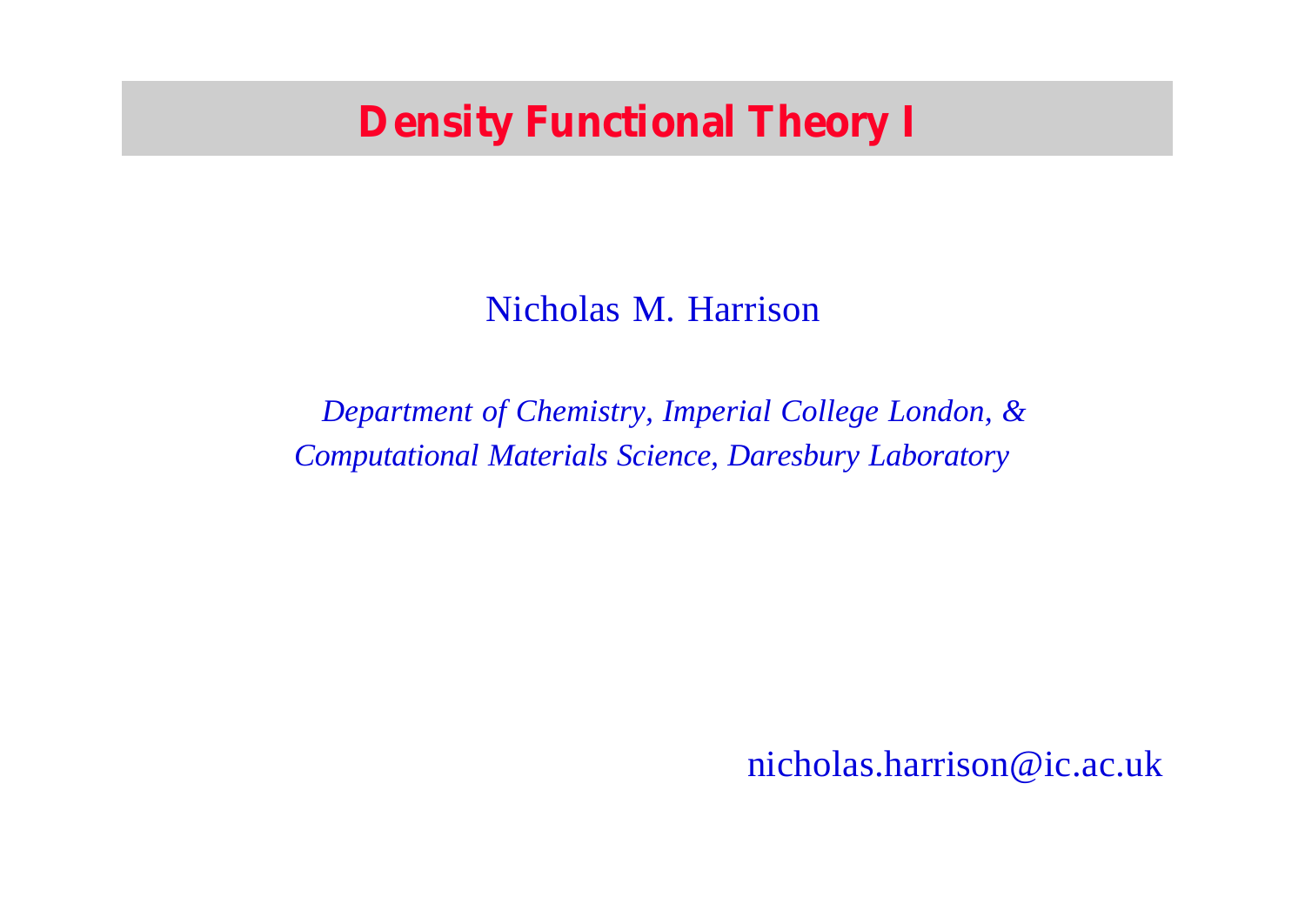# **Density Functional Theory I**

- The Many Electron Schrödinger Equation
- Hartree-Fock Theory
- Solving the Schrödinger Equation
- Avoiding Solving the Schrödinger Equation
- **Density Matrices**
- The basic ideas of DFT
- Kohn-Sham and the non-interacting system
- The local density approximation LDA
- **Conclusions**
- Density Functional Theory II …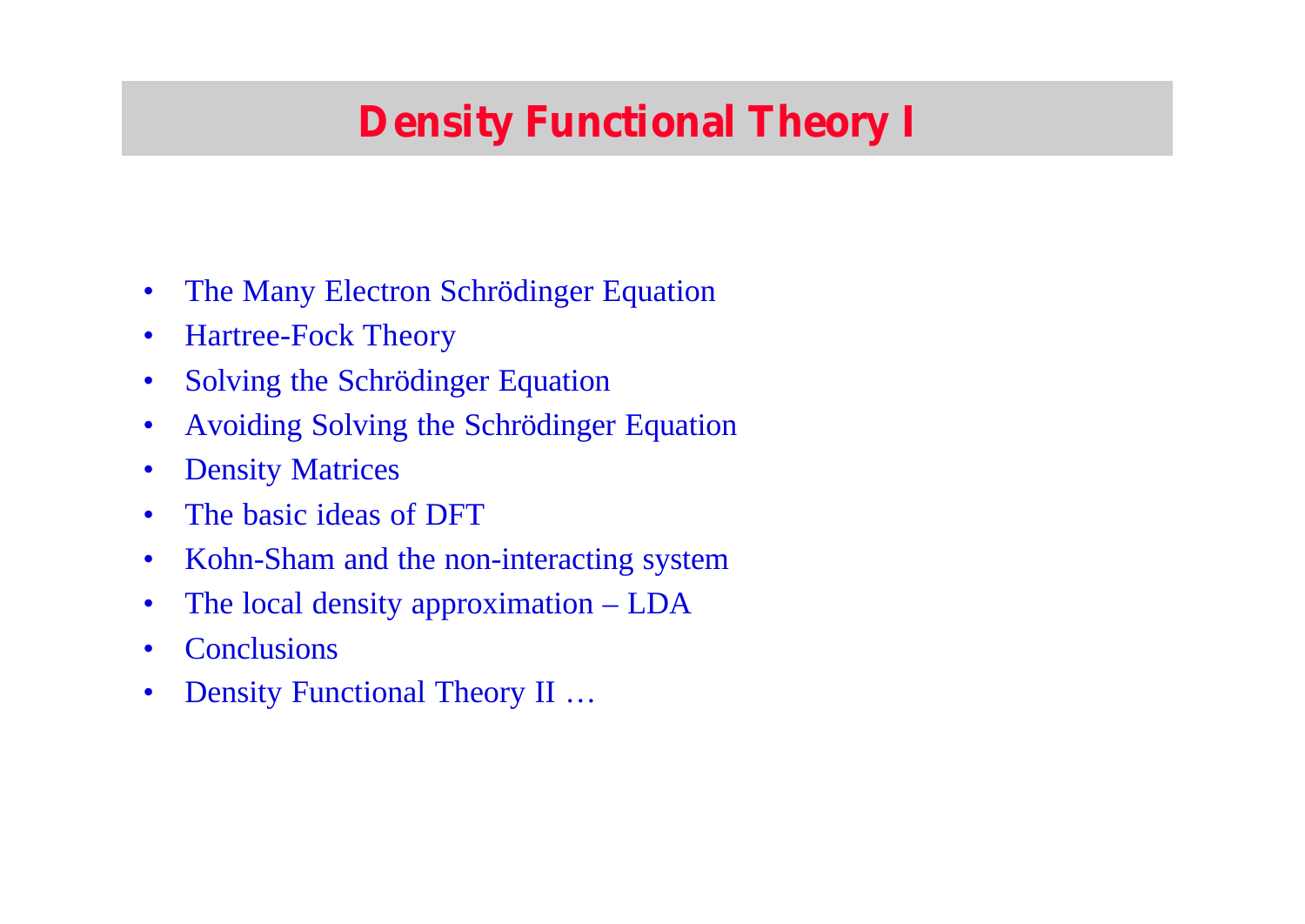#### **The Schrödinger Equation for Many Electrons**

Time independent, non-relativistic, Born-Oppenheimer…

$$
\hat{H} \Psi(\mathbf{r}_1, \mathbf{r}_2, ..., \mathbf{r}_N) = E \Psi(\mathbf{r}_1, \mathbf{r}_2, ..., \mathbf{r}_N)
$$

A linear equation in 3N variables

$$
\hat{H} = -\frac{1}{2} \sum_{i}^{N} \nabla_i^2 + \hat{V}_{ext} + \sum_{i < j}^{N} \frac{1}{\left| \mathbf{r}_i - \mathbf{r}_j \right|}
$$

Three terms – kinetic energy, external potential and electron-electron.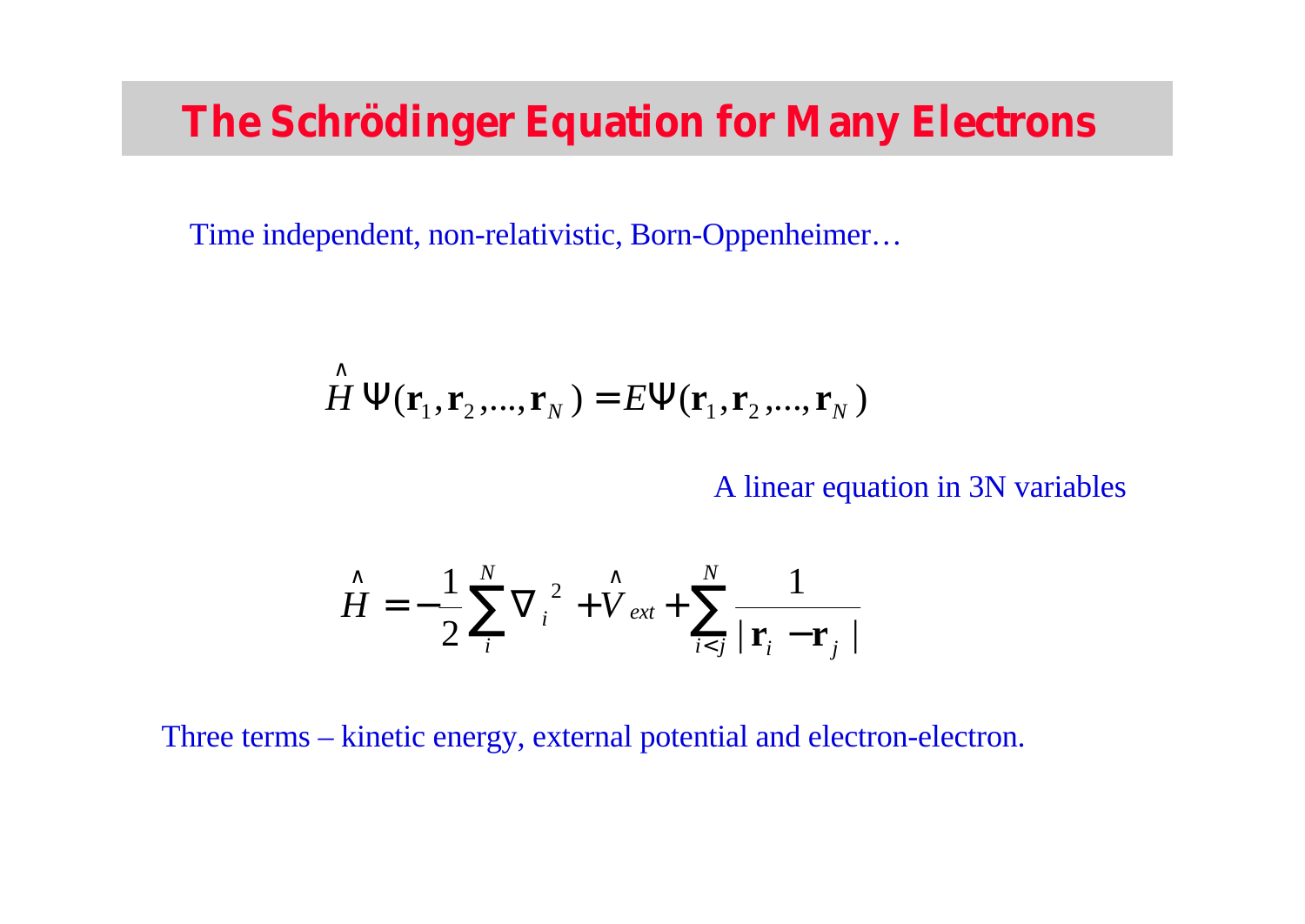#### **The External Potential**

The interaction with the atomic nuclei is:

$$
\hat{V}_{ext} = -\sum_{a}^{N_{at}} \frac{Z_a}{|\mathbf{r} - \mathbf{R}_a|}
$$

The external potential and the number of electrons, N, completely determine the Hamiltonian.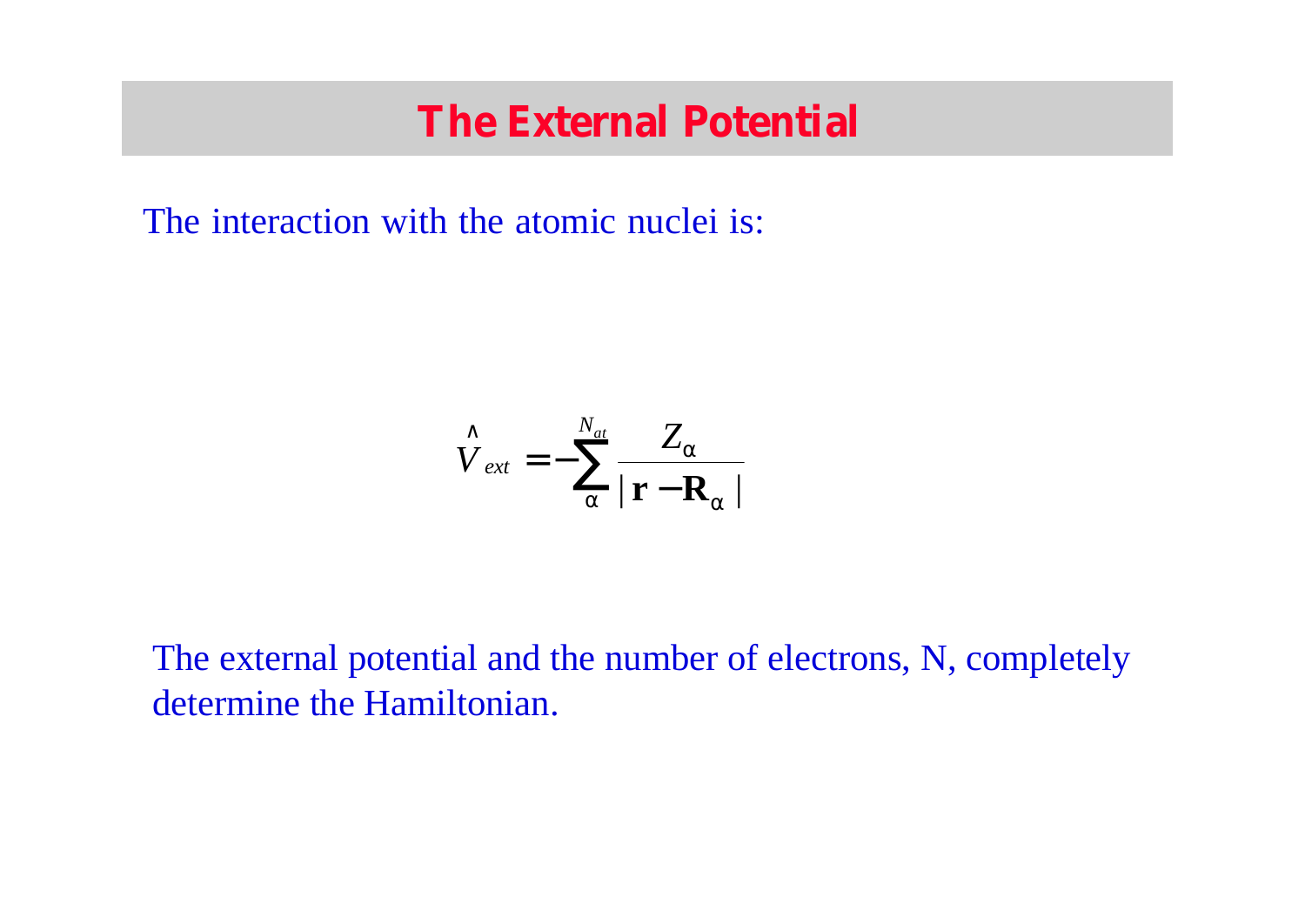#### **The Variational Principles**

For any legal wavefunction (antisymmetric, normalised) ne energy is

$$
E[\Psi] = \int \Psi^* \hat{H} \Psi d\mathbf{r} \equiv \left\langle \Psi \middle| \hat{H} \middle| \Psi \right\rangle
$$

- the energy is a *functional* of Ψ

$$
E[\Psi] \ge E_0
$$

- Search all  $\Psi$  to minimise  $E \Rightarrow$  the ground state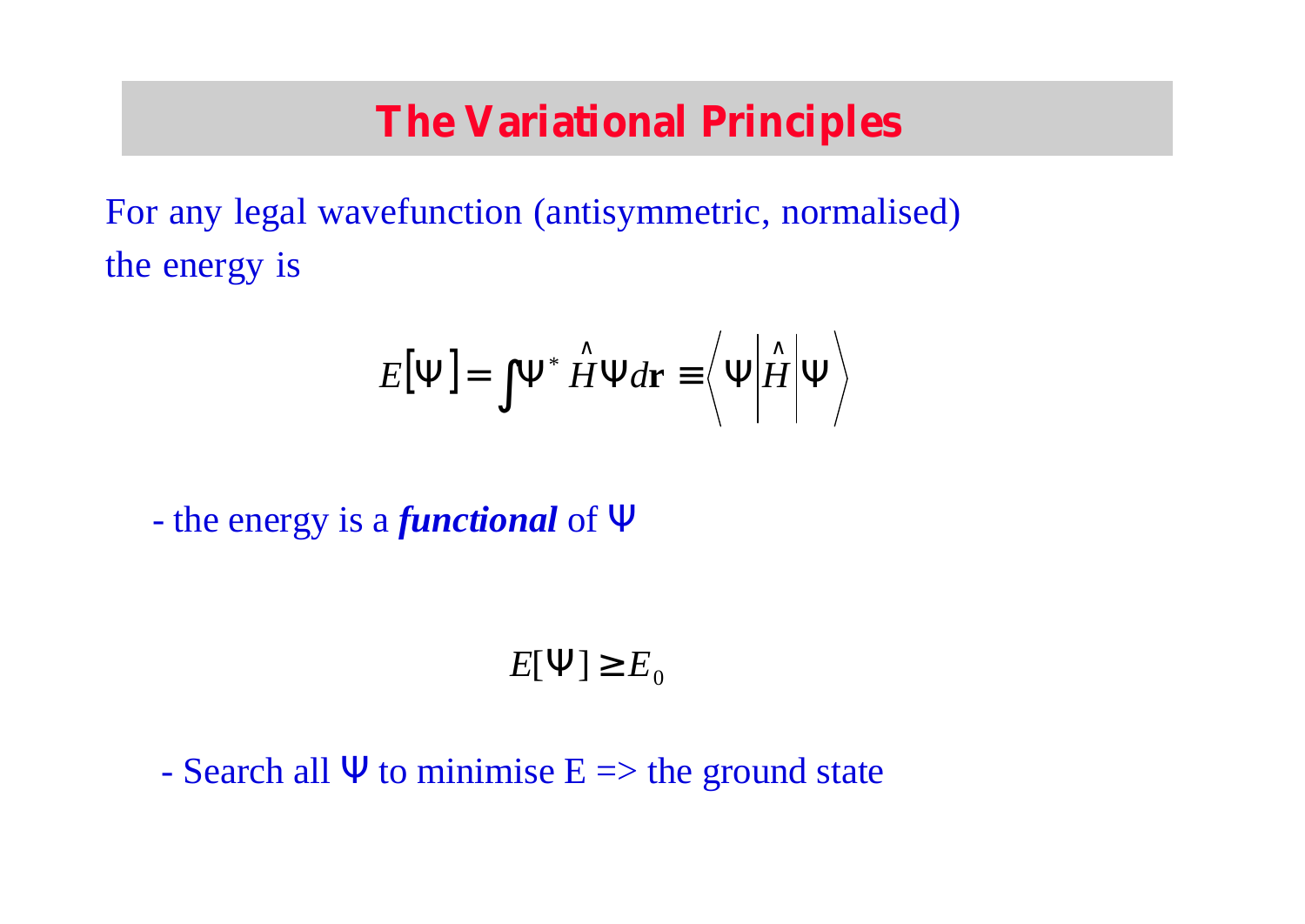#### **Hartree Fock Theory**

An ansatz for the structure of the wavefunction

$$
\Psi_{HF} = \frac{1}{\sqrt{N!}} \det \left[ \mathbf{f}_1 \mathbf{f}_2 \mathbf{f}_3 \dots \mathbf{f}_N \right]
$$

$$
E_{HF} = \int \mathbf{f}_i^*(\mathbf{r}) \left( -\frac{1}{2} \sum_i^N \nabla_i^2 + V_{ext} \right) \mathbf{f}_i(\mathbf{r}) d\mathbf{r} + \frac{1}{2} \sum_{i,j}^N \int \frac{\mathbf{f}_i^*(\mathbf{r}_1) \mathbf{f}_i(\mathbf{r}_1) \mathbf{f}_j^*(\mathbf{r}_2) \mathbf{f}_j(\mathbf{r}_2)}{|\mathbf{r}_1 - \mathbf{r}_2|} d\mathbf{r}_1 d\mathbf{r}_2 - \frac{1}{2} \sum_{i,j}^N \int \frac{\mathbf{f}_i^*(\mathbf{r}_1) \mathbf{f}_j(\mathbf{r}_1) \mathbf{f}_i(\mathbf{r}_2) \mathbf{f}_j^*(\mathbf{r}_2)}{|\mathbf{r}_1 - \mathbf{r}_2|} d\mathbf{r}_1 d\mathbf{r}_2
$$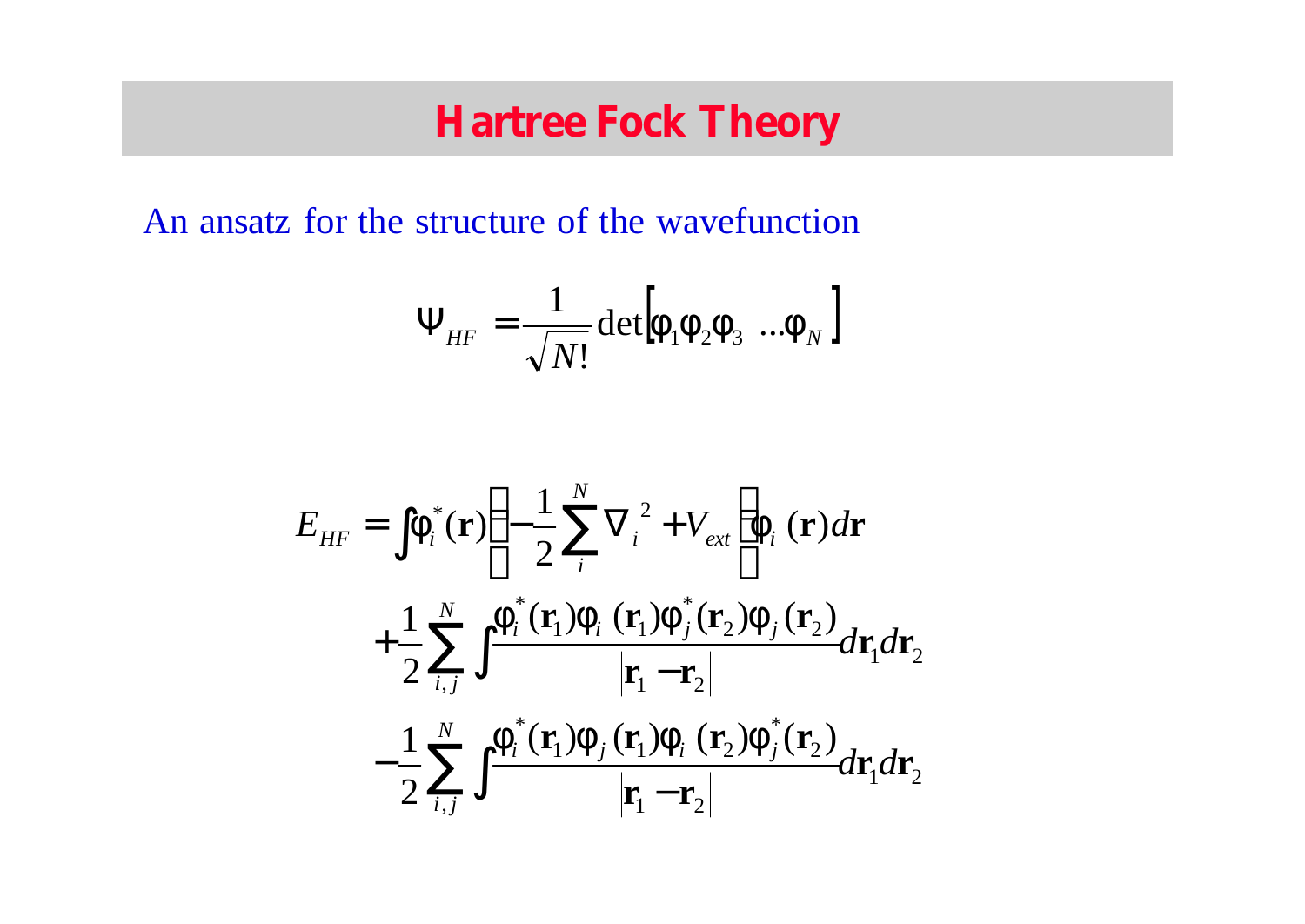#### **The Hartree Fock Equations**

$$
\left[-\frac{1}{2}\nabla^2 + V_{ext}(\mathbf{r}) + \int \frac{\mathbf{r}(\mathbf{r}^{\prime})}{|\mathbf{r} - \mathbf{r}^{\prime}|} d\mathbf{r}^{\prime}\right] \mathbf{f}_i(\mathbf{r}) + \int v_X(\mathbf{r}, \mathbf{r}^{\prime}) \mathbf{f}_i(\mathbf{r}^{\prime}) d\mathbf{r}^{\prime} = \mathbf{e}_i \mathbf{f}_i(\mathbf{r})
$$

$$
\int v_X(\mathbf{r}, \mathbf{r}') \mathbf{f}_i(\mathbf{r}') d\mathbf{r}' = -\sum_j^N \int \frac{\mathbf{f}_j(\mathbf{r}) \mathbf{f}_j^*(\mathbf{r}')}{|\mathbf{r} - \mathbf{r}'|} \mathbf{f}_i(\mathbf{r}') d\mathbf{r}'
$$

non-interacting electrons under the influence of a mean field potential consisting of the classical Coulomb potential and a *nonlocal* exchange potential.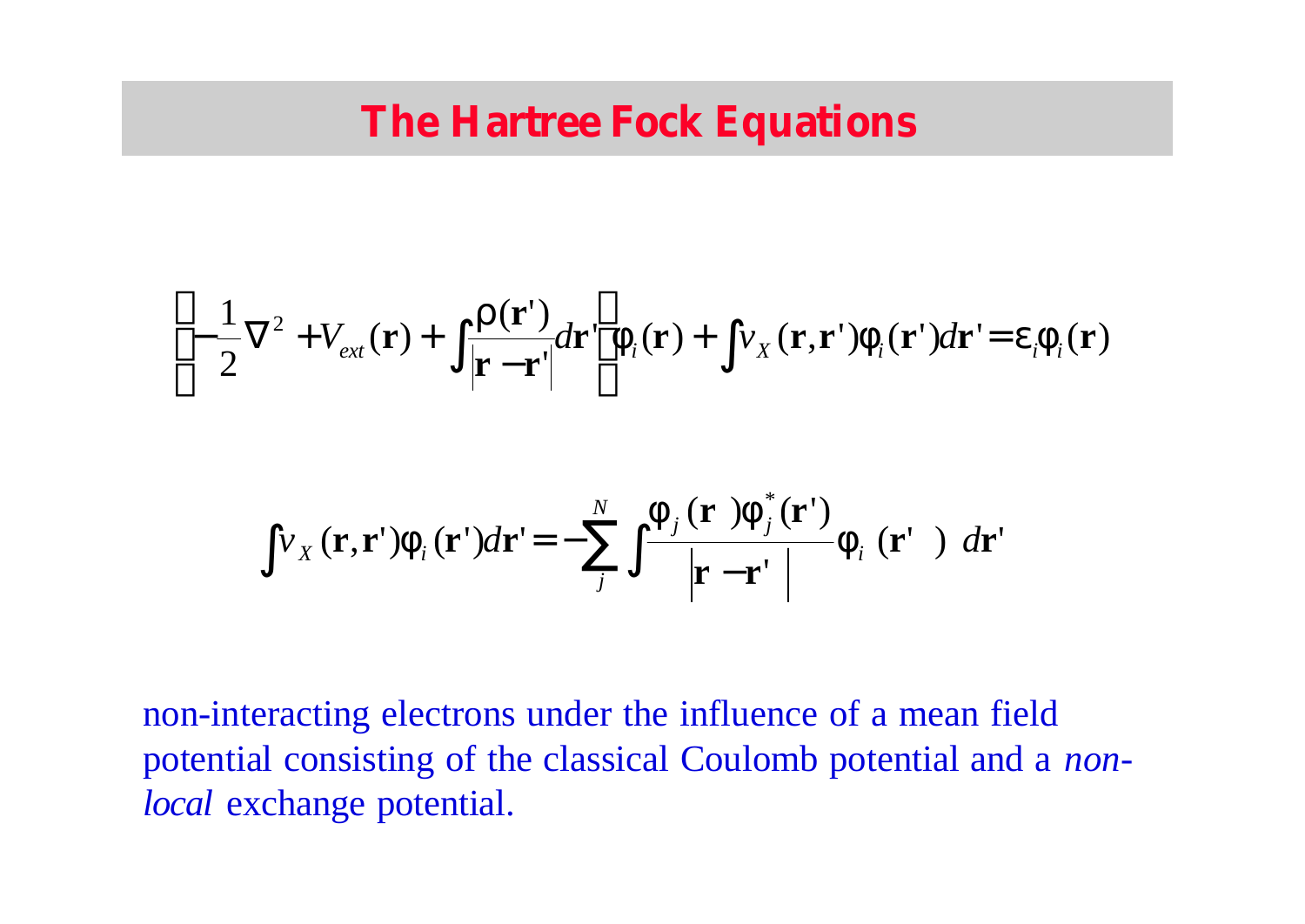# **Beyond Hartree-Fock**

Many methods/approximations applicable to *small* systems.

Expensive & scaling with problem size is ferocious

Eg:

MP2, MP3, MP4  $\sim$ , N<sup>6</sup>, N<sup>7</sup>  $CISD \sim N^6$  $CCSD$  ~  $N^6$  $CCSD(T)$  ~  $N^7$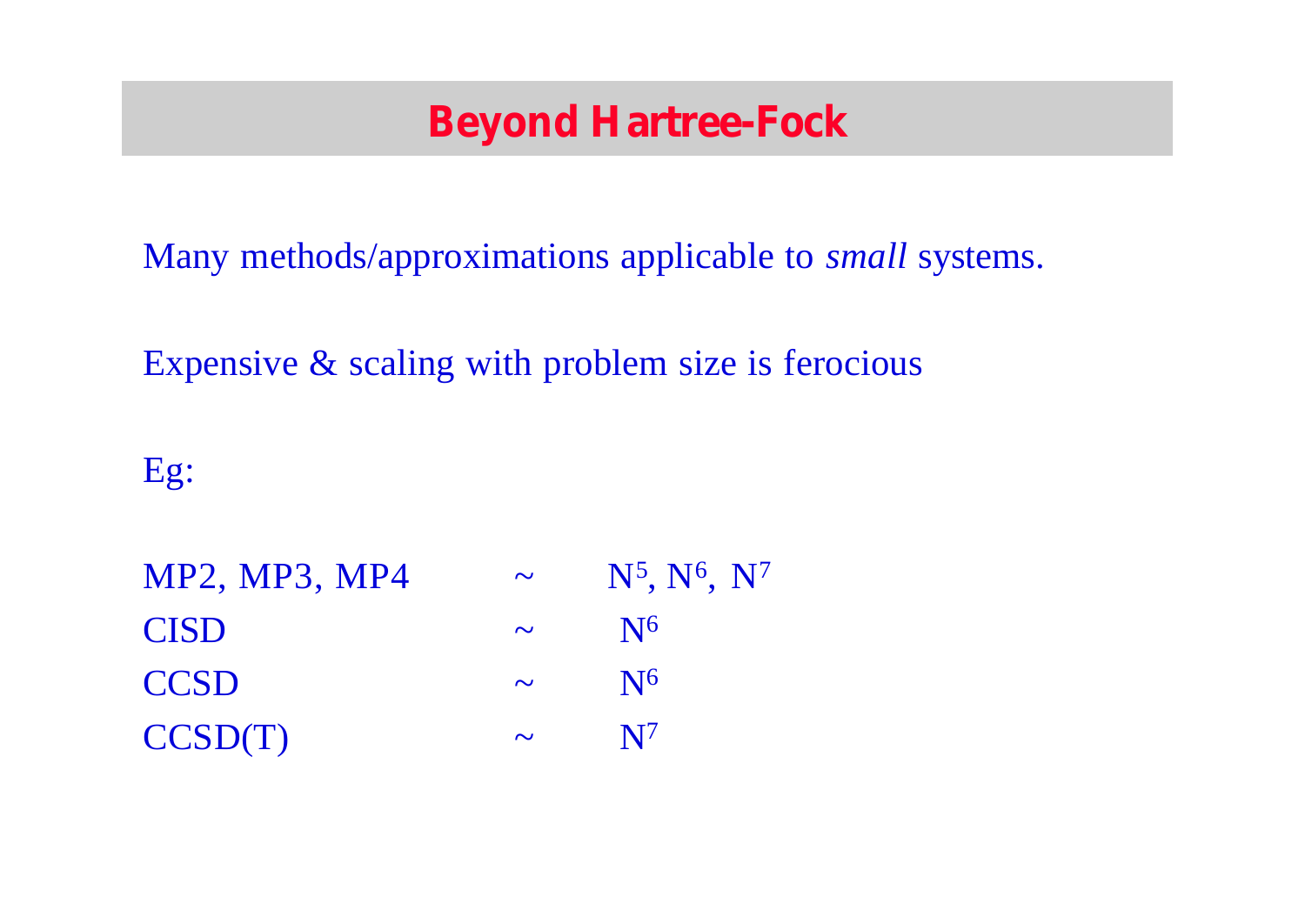Is it necessary to solve the Schrödinger equation and determine the 3N dimensional wavefunction in order to compute the ground state energy ?

….. No !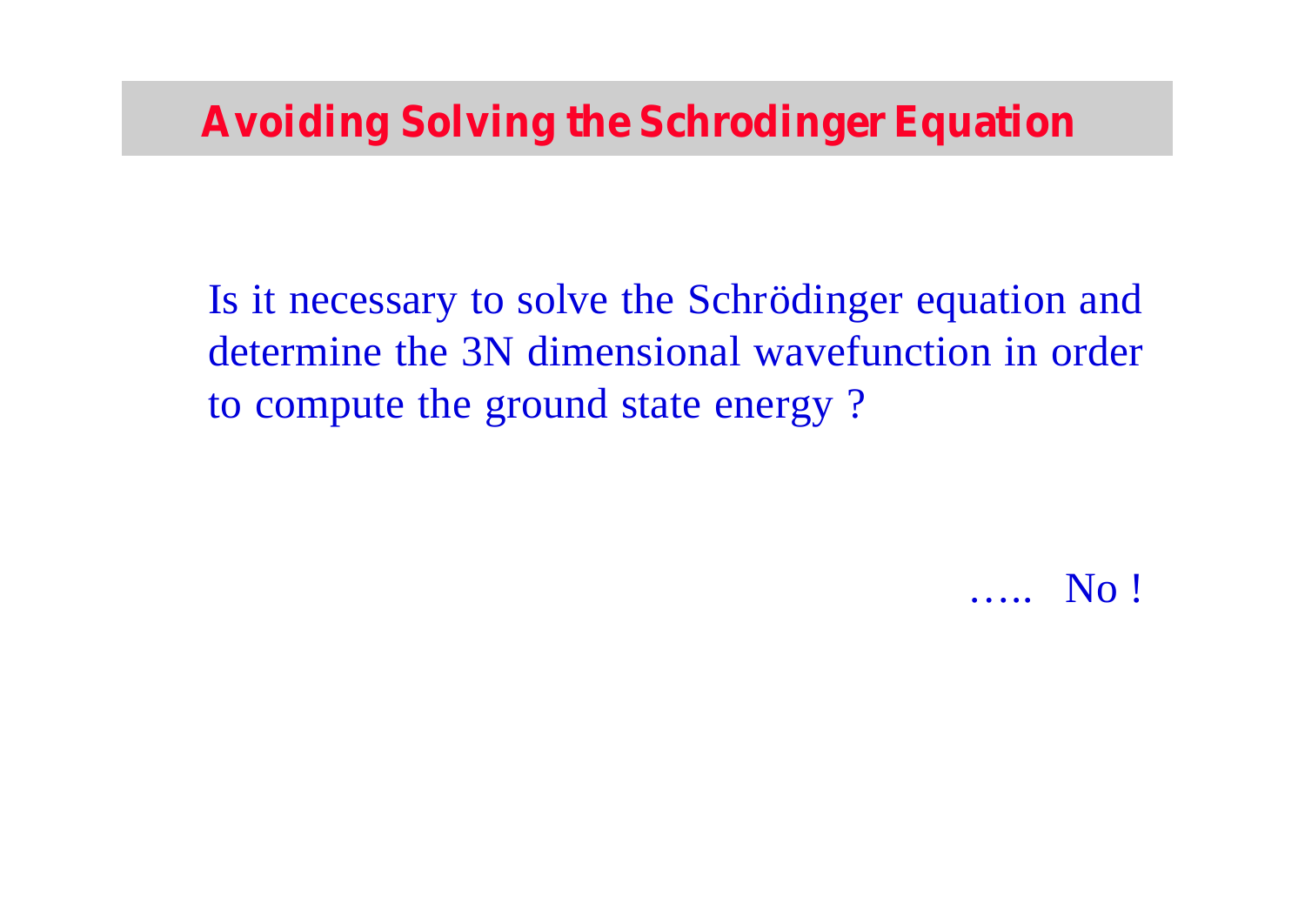## **The Pair Density**

The second order density matrix is defined as

$$
P_2(\mathbf{r}_1^{\prime}, \mathbf{r}_2^{\prime}; \mathbf{r}_1, \mathbf{r}_2) = \frac{N(N-1)}{2} \int \Psi^*(\mathbf{r}_1^{\prime}, \mathbf{r}_2^{\prime}, \dots, \mathbf{r}_N^{\prime}) \Psi(\mathbf{r}_1, \mathbf{r}_2, \dots, \mathbf{r}_N) d\mathbf{r}_3 d\mathbf{r}_4 \dots d\mathbf{r}_N
$$

The diagonal elements are the *two particle density matrix* or *pair density function,*

$$
P_2(\mathbf{r}_1, \mathbf{r}_2) = P_2(\mathbf{r}_1, \mathbf{r}_2; \mathbf{r}_1, \mathbf{r}_2)
$$

This object in 6 dimensions is all we need to compute the exact total energy !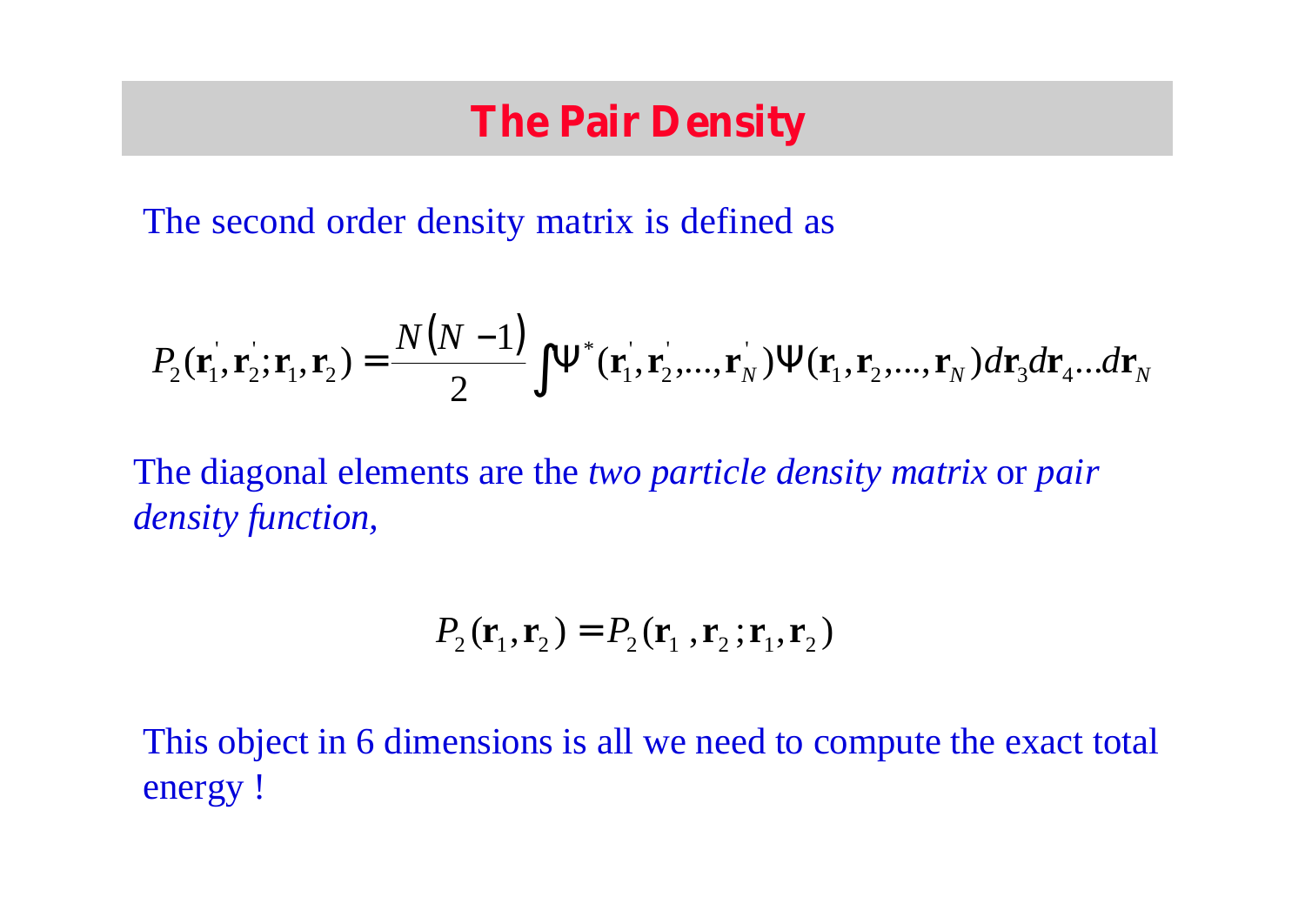#### **The Energy and the Density Matrices**

The first order density matrix is

$$
P_1(\mathbf{r}_1^{\dagger}; \mathbf{r}_1) = \frac{2}{N-1} \int P_2(\mathbf{r}_1^{\dagger}, \mathbf{r}_2^{\dagger}; \mathbf{r}_1^{\dagger}, \mathbf{r}_2) d\mathbf{r}_2
$$

H only contains one-electron and two-electron operators - the energy can be written exactly in terms of  $P_1$  and  $P_2$ 

$$
E = \iint \left[ -\frac{1}{2} \nabla_1^2 - \sum_{a}^{N_{at}} \frac{Z_a}{|\mathbf{r}_1 - \mathbf{R}_a|} \right] P_1(\mathbf{r}_1, \mathbf{r}_1) \Bigg]_{\mathbf{r}_1 = \mathbf{r}_1} d\mathbf{r}_1 + \int \frac{1}{|\mathbf{r}_1 - \mathbf{r}_2|} P_2(\mathbf{r}_1, \mathbf{r}_2) d\mathbf{r}_1 d\mathbf{r}_2
$$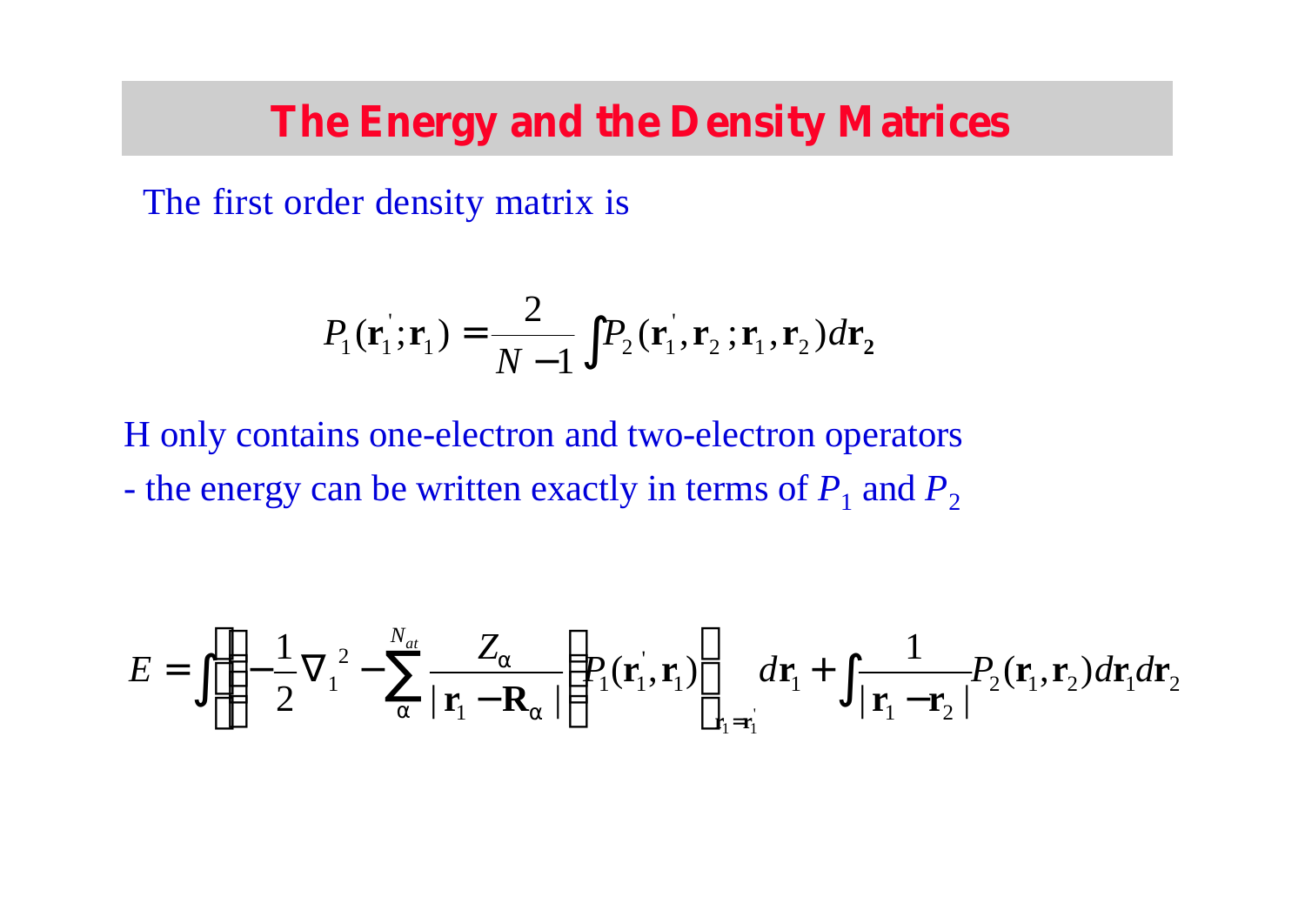# The energy is a functional of  $\textbf{\textit{P}}_{2}$ :  $\textbf{E}[\textbf{\textit{P}}_{2}]$

- Perhaps solve using by minimising  $E[P_2]$ ?
- Very difficult problem –
- A legal  $P_2$  must be constructible from an antisymmetric Ψ.
- Applying this constraint in practice is non trivial.
- Life would be much easier if there was a way of doing it .....!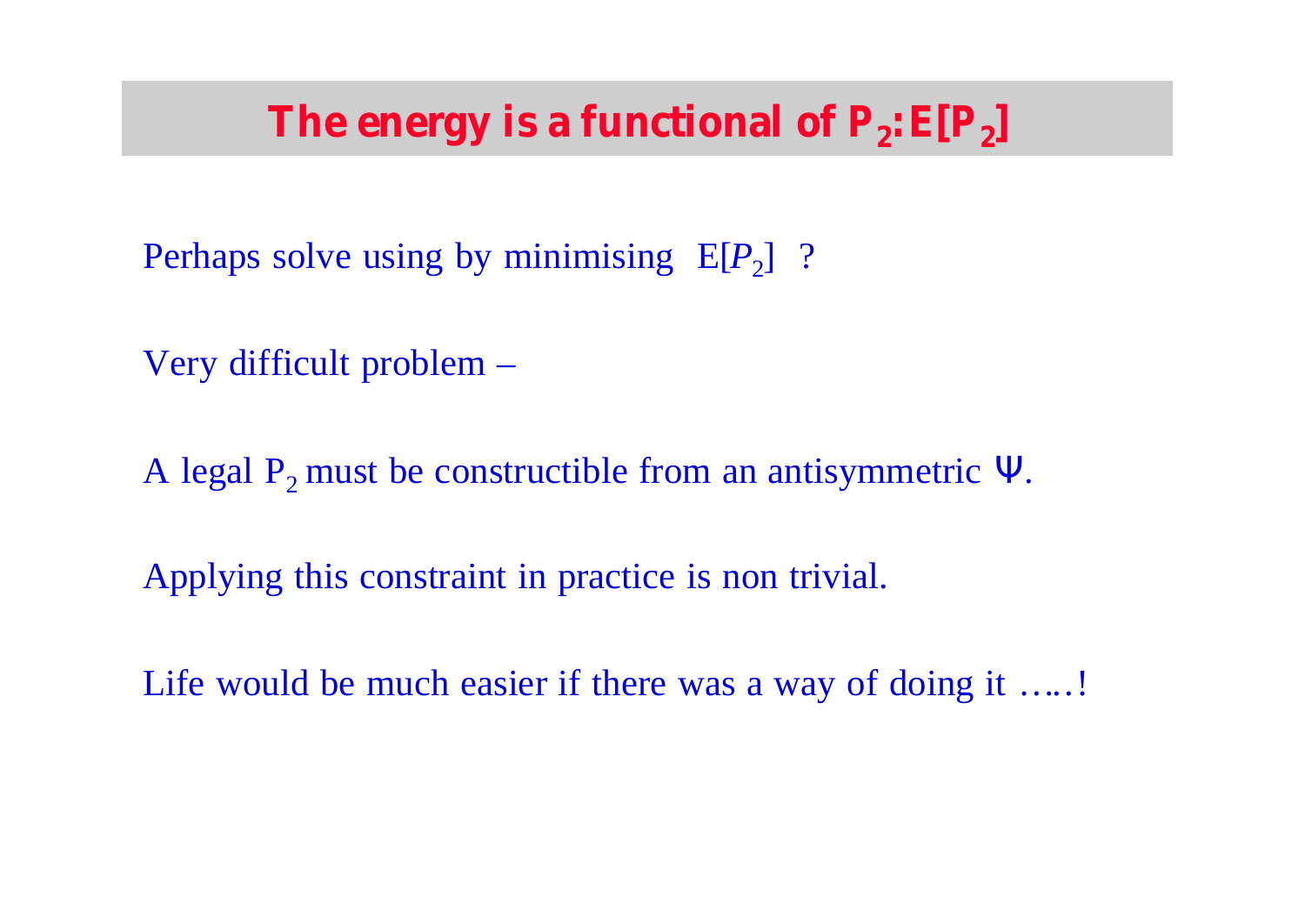#### **Do we really need to know** *P***2 ?**

No …

# To find the exact total energy knowledge of the charge densityρ(**r**) is enough !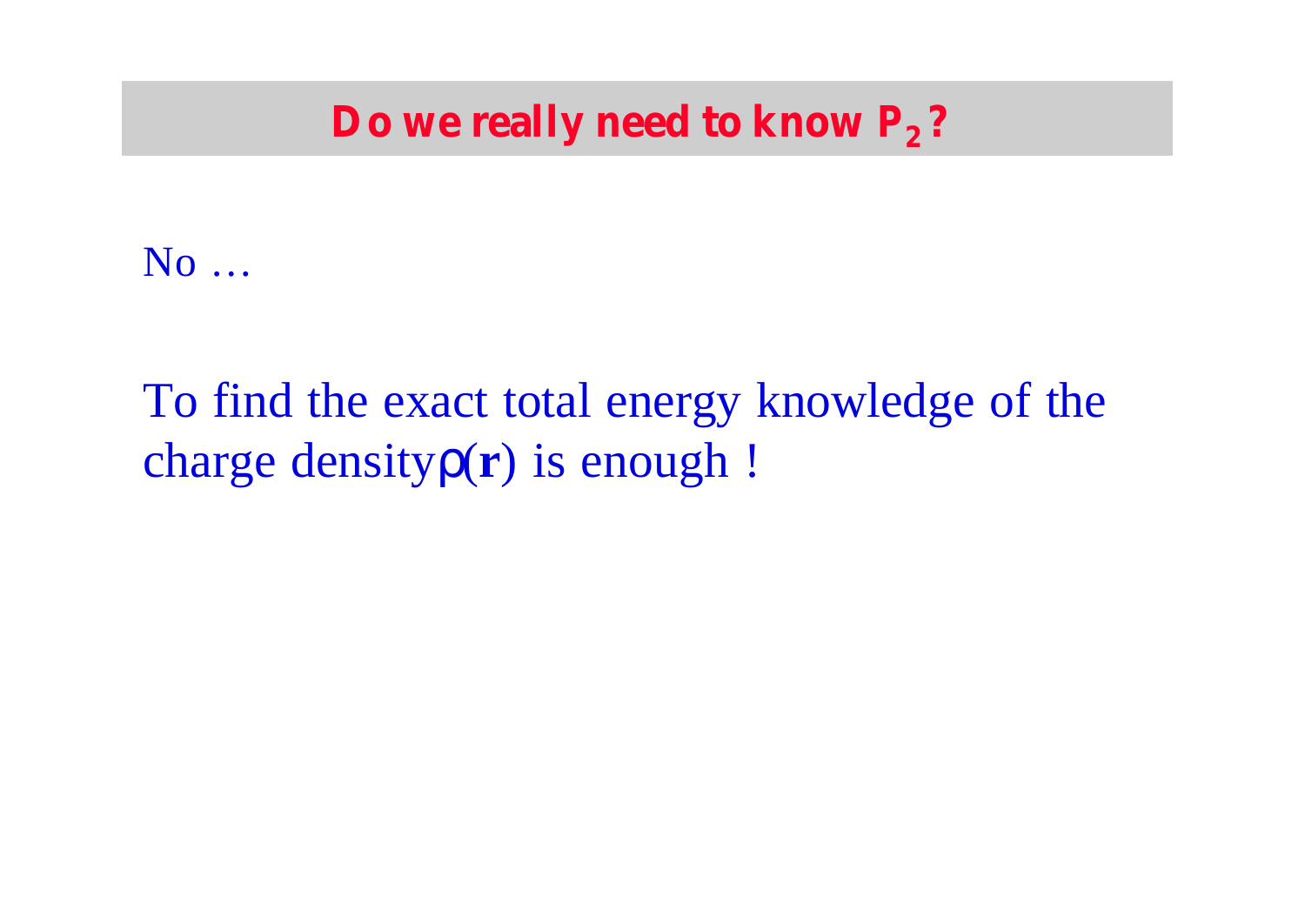## **DFT – the theorems**

#### Theorem 1.

- The external potential is uniquely determined by the density ρ(**r**)
- so the total energy is a unique functional of the density E[ρ] !

#### Theorem 2.

The density which minimises the energy is the ground state density and the minimum energy is the ground state energy.

$$
\mathop{\mathit{Min}}_{\mathbf{r}} E[\mathbf{r}] = E_0
$$

*Hohenburg-Kohn – 1964*

*Mel Levy*

*E B Wilson*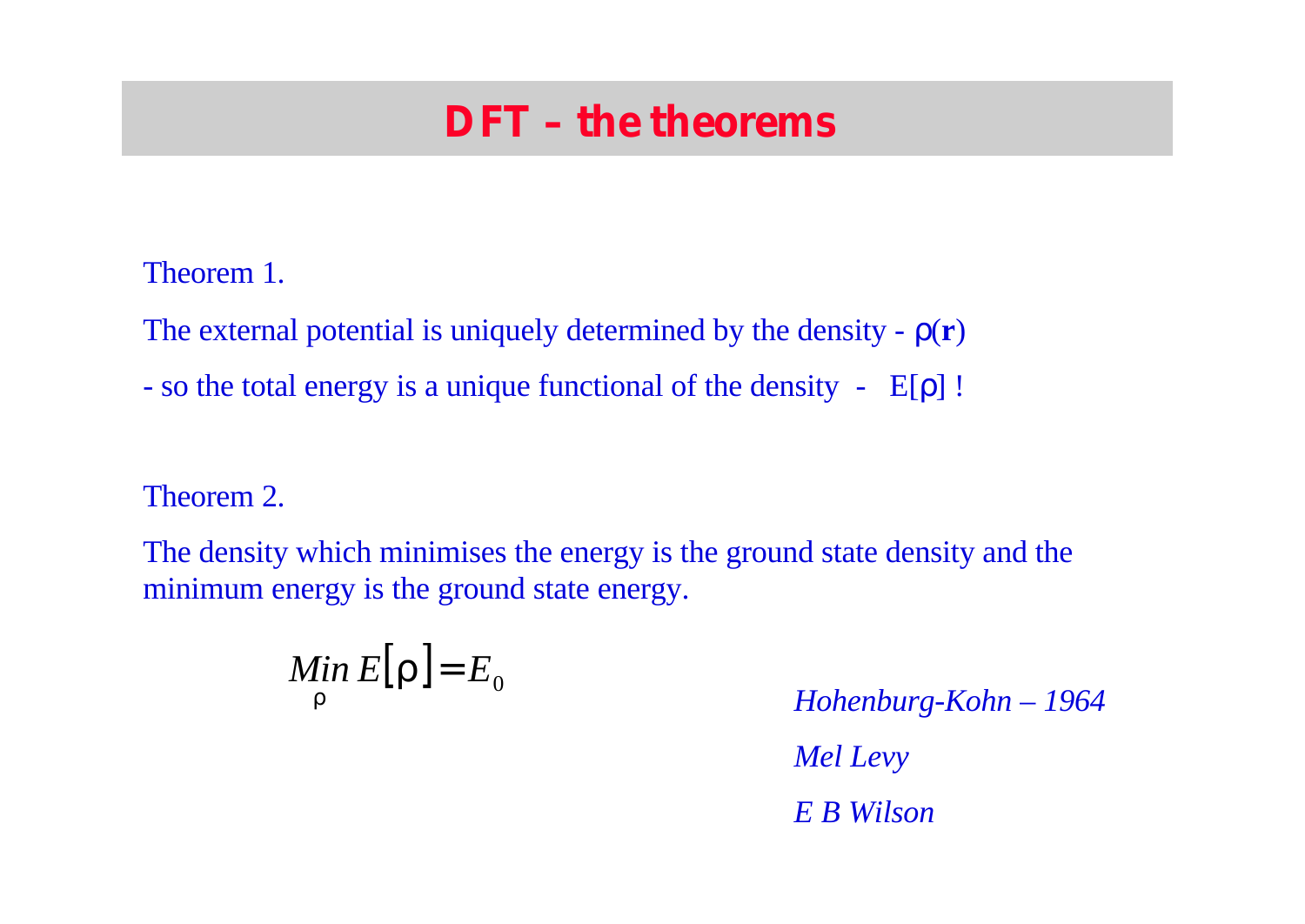#### **Theorem 1 – Wilson's proof**

The charge density has a cusp at the nucleus of any atom such that,

$$
Z_{a} = \frac{-1}{2\mathbf{r}(0)} \left[ \frac{\partial \mathbf{r}(r_{a})}{\partial r_{a}} \right]_{r_{a}=0}
$$

The charge density uniquely determines the Hamiltonian, thus the wavefunction and all material properties !!!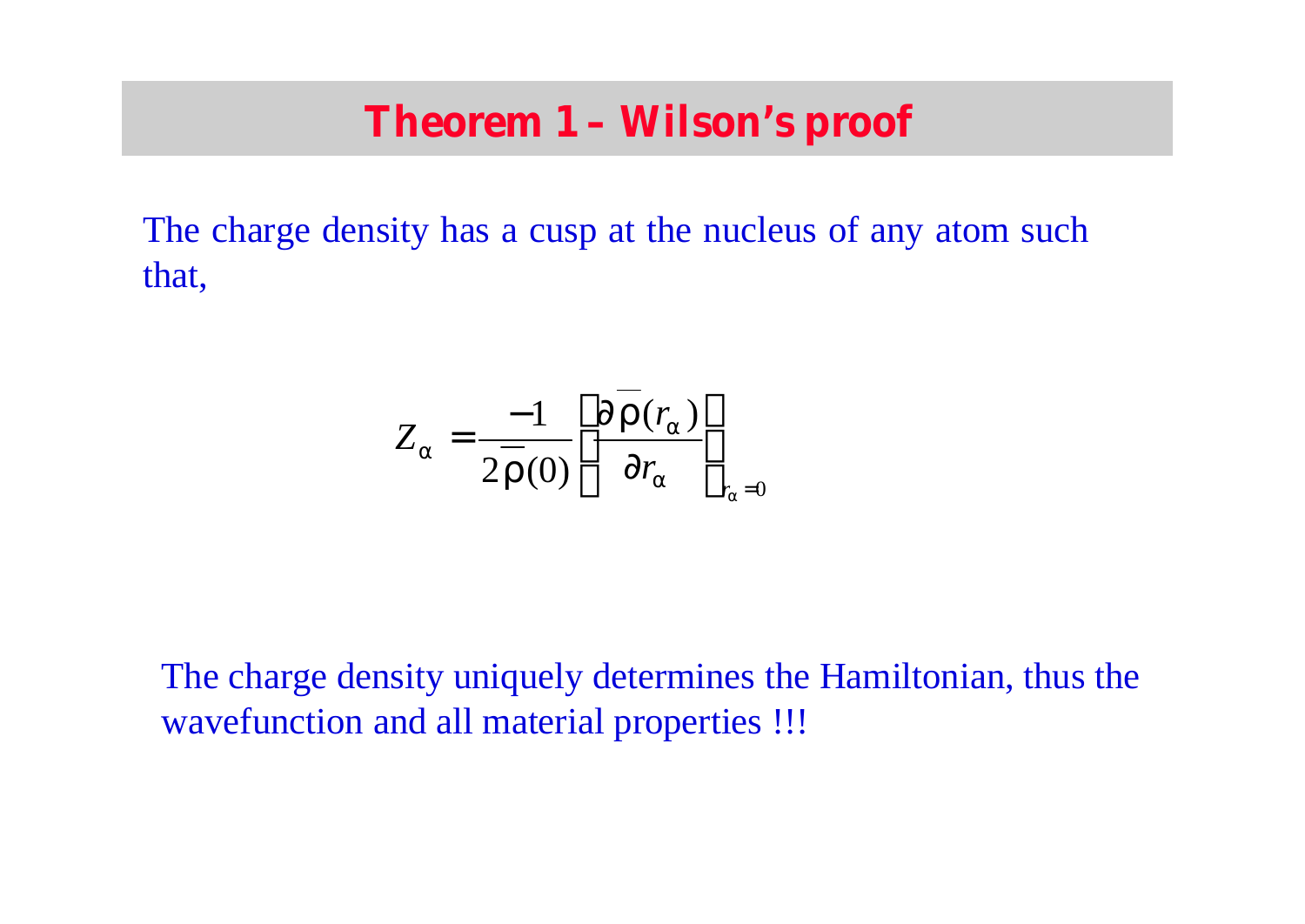## **Density Functional Theory**

The fundamental statement of DFT is

$$
d\Big[E[r] - m\int r(r)dr - N\Big] = 0
$$

there is a *universal* functional *E*[ρ] which could be inserted into the above equation and minimised to obtain the *exact* ground state density and energy.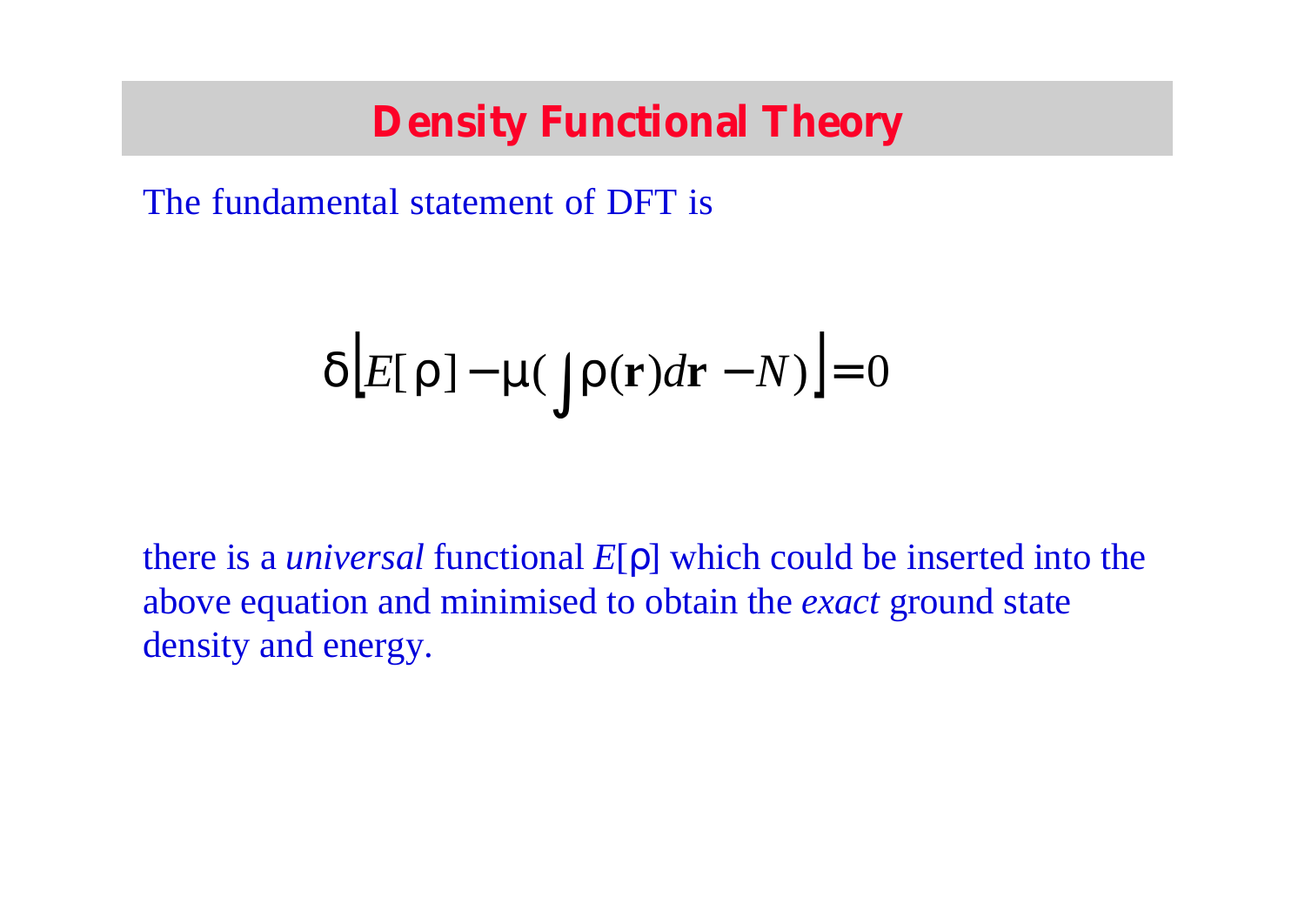#### **What is the functional ?**

There are three terms in the Hamiltonian…

$$
E[\mathbf{r}] = T[\mathbf{r}] + V_{ext}[\mathbf{r}] + V_{ee}[\mathbf{r}]
$$

 $V_{ext}[\rho]$  is trivial

$$
V_{ext}[\mathbf{r}] = \int \hat{V}_{ext} \mathbf{r}(\mathbf{r}) d\mathbf{r}
$$

#### T and V<sub>ee</sub> are very difficult to approximate !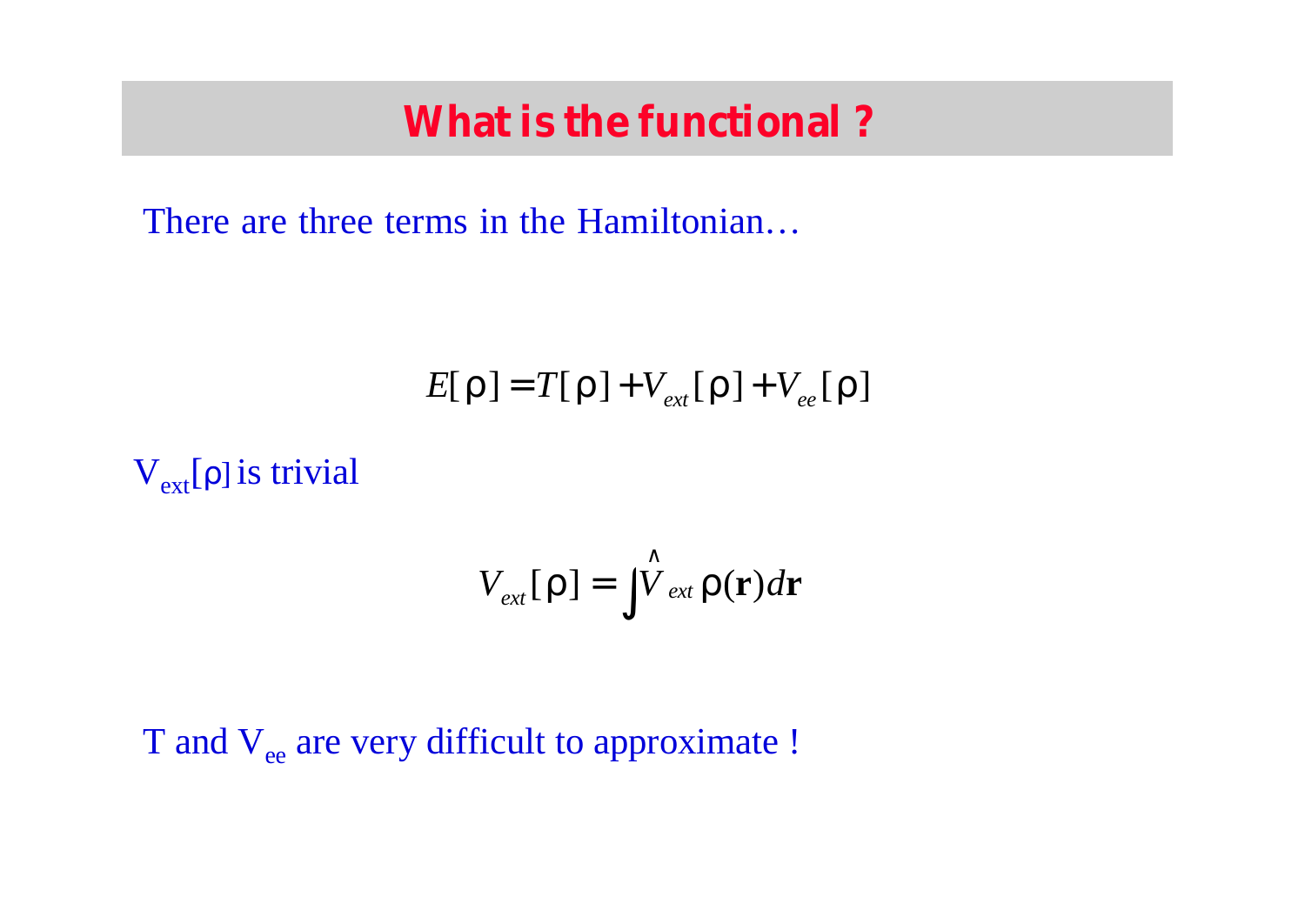# **Exc[r] - Properties**

- Does not depend on  $V_{ext}$  (the specific system): it is a 'universal' functional.
- The exact dependence on  $p(r)$  is unknown
- $E_{(x)c}$  can be exactly determined for any specific density, but the effort is greater than for usual many-body calculations

# $E_{(x)c}$  must be approximated in applications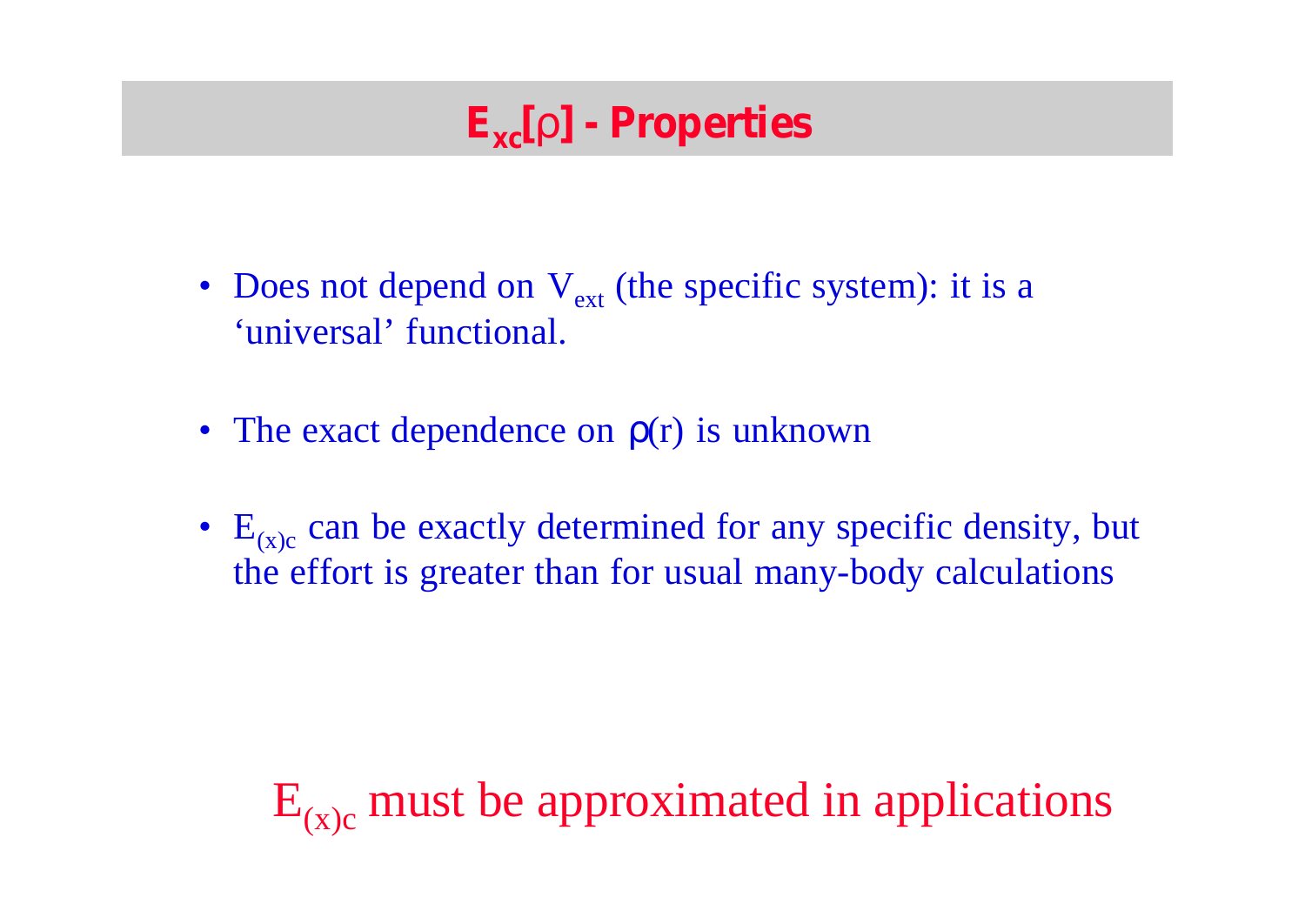## **The Homogeneous Electron Gas**

For the non-interacting gas the kinetic and exchange energy per particle can be computed – the single particle wavefunctions are simply plane waves.

Perhaps integrate these energy densities for an inhomogeneous system ?

$$
T[\mathbf{r}] = 2.87 \int \mathbf{r}^{5/3}(\mathbf{r}) d\mathbf{r}
$$
 .... No chemical bonding!

$$
E_x = 0.74 \int \mathbf{r}^{4/3}(\mathbf{r}) d\mathbf{r}
$$

*E*<sub>x</sub> is OK but what about T?

*Thomas (1927), Fermi (1928), Dirac (1930)*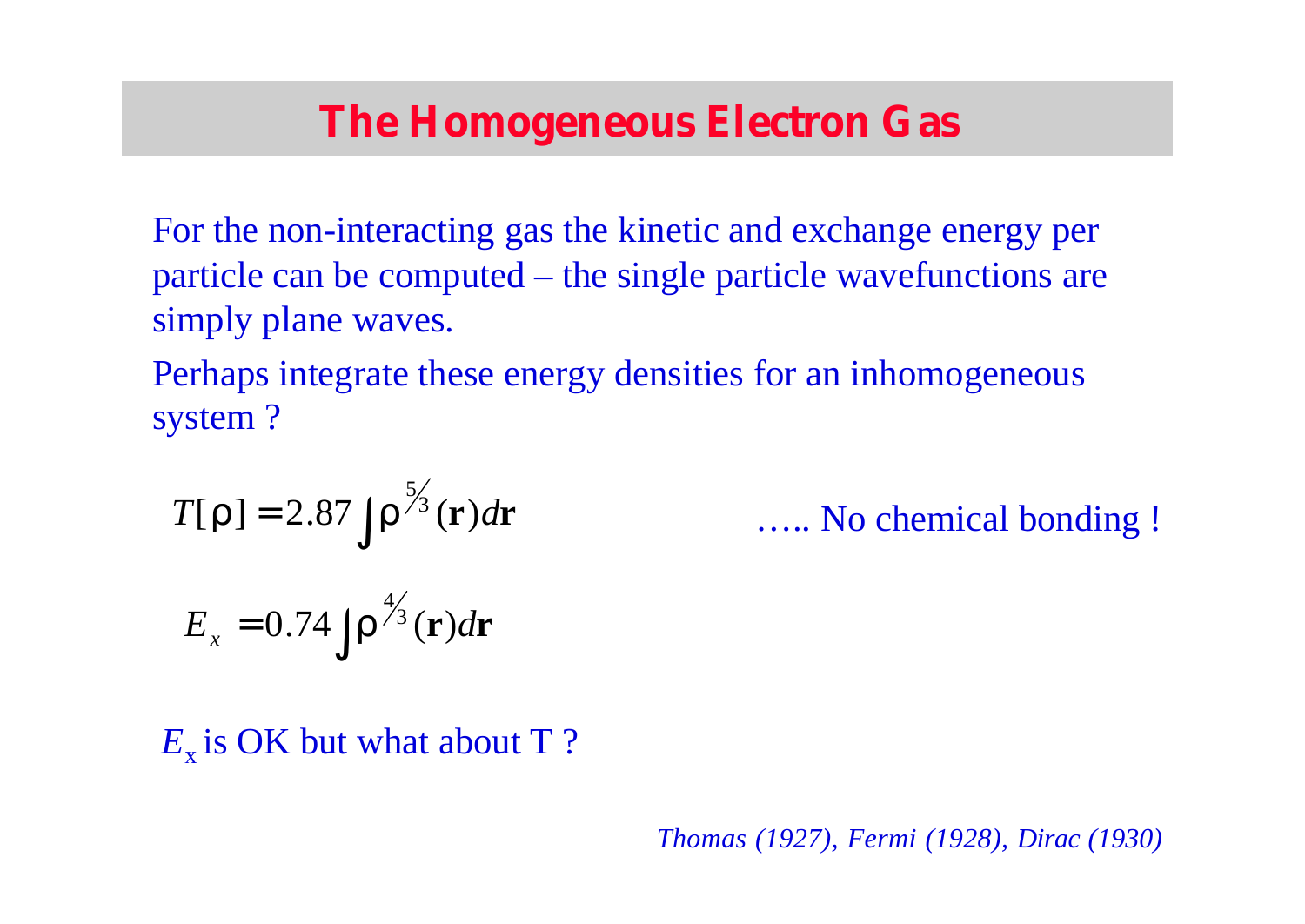#### **A local function of the density**

Thomas-Fermi-Dirac suggests:

$$
E_{_{xc}}[\mathbf{r}] \approx \int \mathbf{r}(\mathbf{r}) \mathbf{e}_{_{xc}}(\mathbf{r}(\mathbf{r})) d\mathbf{r}
$$

$$
\boldsymbol{e}_{\scriptscriptstyle xc}(\boldsymbol{r}) = \boldsymbol{e}_{\scriptscriptstyle x}(\boldsymbol{r}) + \boldsymbol{e}_{\scriptscriptstyle c}(\boldsymbol{r})
$$

$$
\mathbf{e}_x(\mathbf{r}) = -\mathbf{Cr}^{\frac{1}{3}}
$$
 J. Slater 1951

The *functional* is a local *function* of the density …

What to do about  $\epsilon_c(\rho)$  ?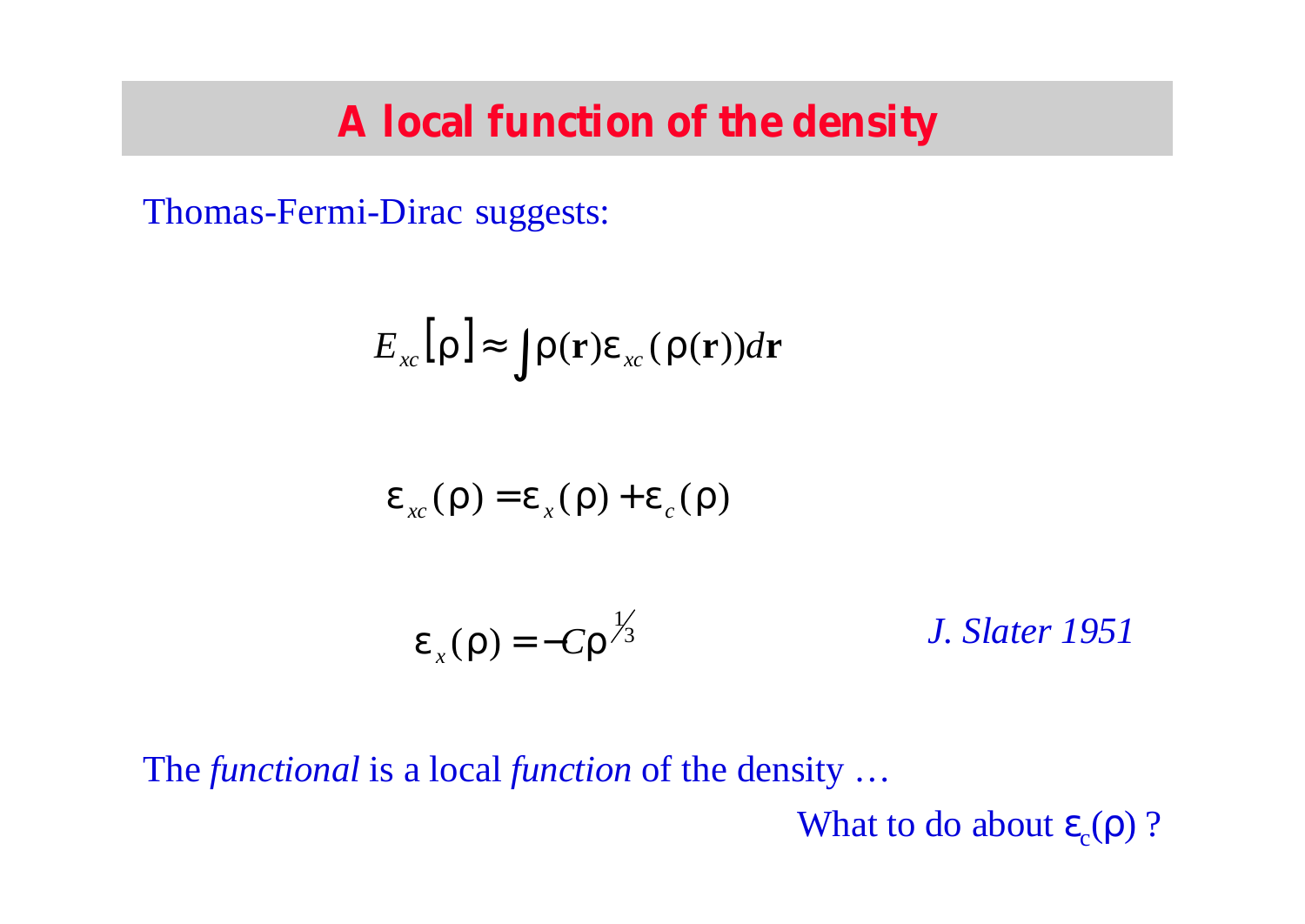# **E[r] – The Kohn Sham Approach**

Write the density in terms of a set of N non-interacting orbitals...

$$
\mathbf{r}(\mathbf{r}) = \sum |\mathbf{f}_{i}(\mathbf{r})|^{2}
$$

The non interacting kinetic energy and the classical Coulomb interaction

$$
T_s[\mathbf{r}] = -\frac{1}{2} \sum_{i}^{N} \langle \mathbf{f}_i | \nabla^2 | \mathbf{f}_i \rangle \qquad V_H[\mathbf{r}] = \frac{1}{2} \int \frac{\mathbf{r}(\mathbf{r}_1) \mathbf{r}(\mathbf{r}_2)}{|\mathbf{r}_1 - \mathbf{r}_2|} d\mathbf{r}_1 d\mathbf{r}_2
$$

Allow us to recast the energy functional as:

$$
E[\boldsymbol{r}] = T_{s}[\boldsymbol{r}] + V_{ext}[\boldsymbol{r}] + V_{H}[\boldsymbol{r}] + E_{xc}[\boldsymbol{r}]
$$

Where we have introduced

$$
E_{xc}[\mathbf{r}] = (T[\mathbf{r}] - T_s[\mathbf{r}]) + (V_{ee}[\mathbf{r}] - V_H[\mathbf{r}])
$$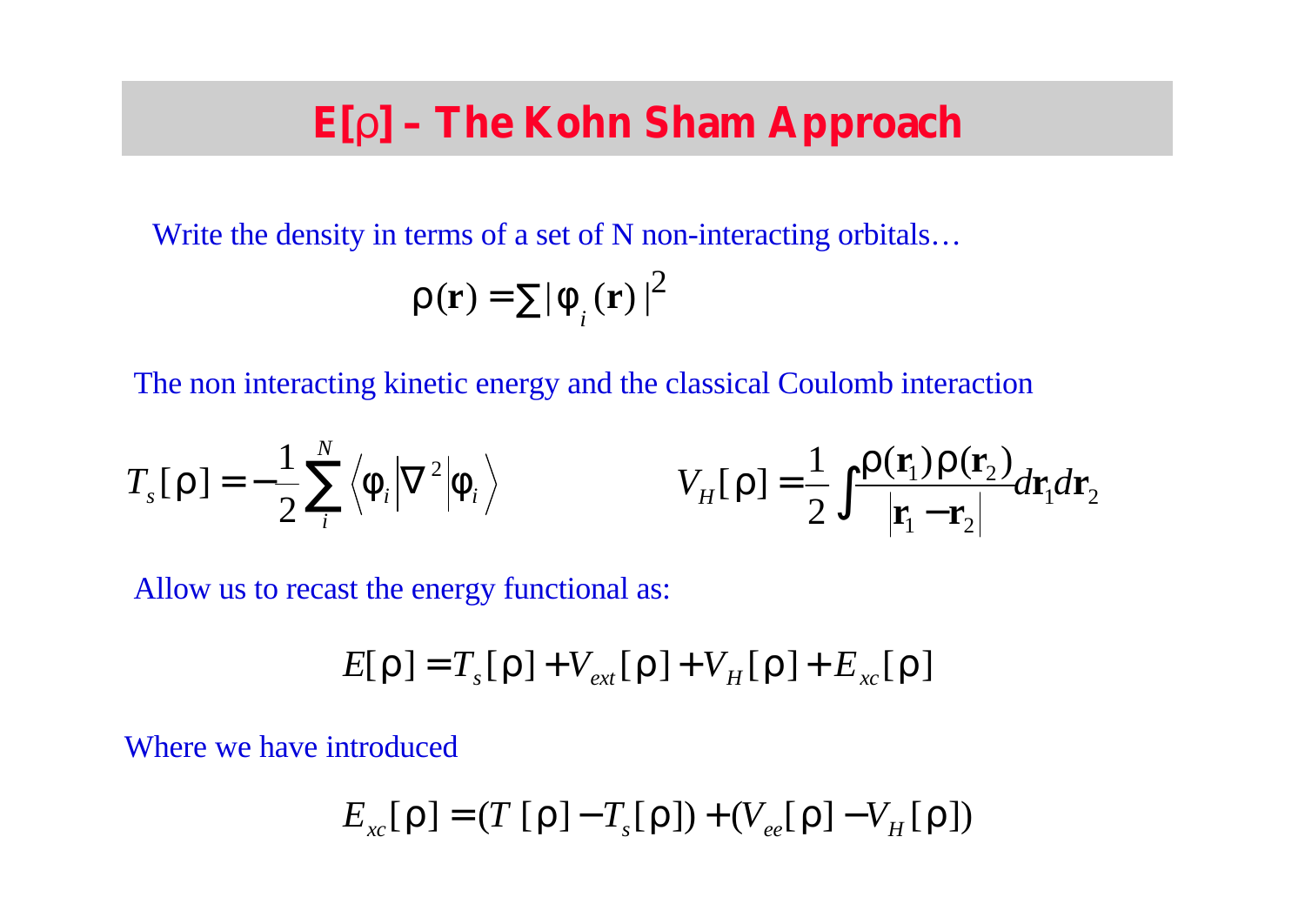## **Variation Theorem => Kohn Sham Equations**

Vary the energy with respect to the orbitals and ….

$$
\begin{aligned}\n&\left[-\frac{1}{2}\nabla^2 + V_{ext}(\mathbf{r}) + \int \frac{\mathbf{r}(\mathbf{r}^{\prime})}{|\mathbf{r} - \mathbf{r}^{\prime}|} d\mathbf{r}^{\prime} + V_{xc}(\mathbf{r})\right] \mathbf{f}_i(\mathbf{r}) = \mathbf{e}_i \mathbf{f}_i(\mathbf{r}) \\
&V_{xc}(\mathbf{r}) = \frac{\partial E_{xc}[\mathbf{r}]}{\partial \mathbf{r}(\mathbf{r})}\n\end{aligned}
$$

No approximations, So…

If we knew  $E_{xc}[\rho]$  we could solve for the *exact* ground state energy and density !

 $Cost - N^3$  ..... In principle N.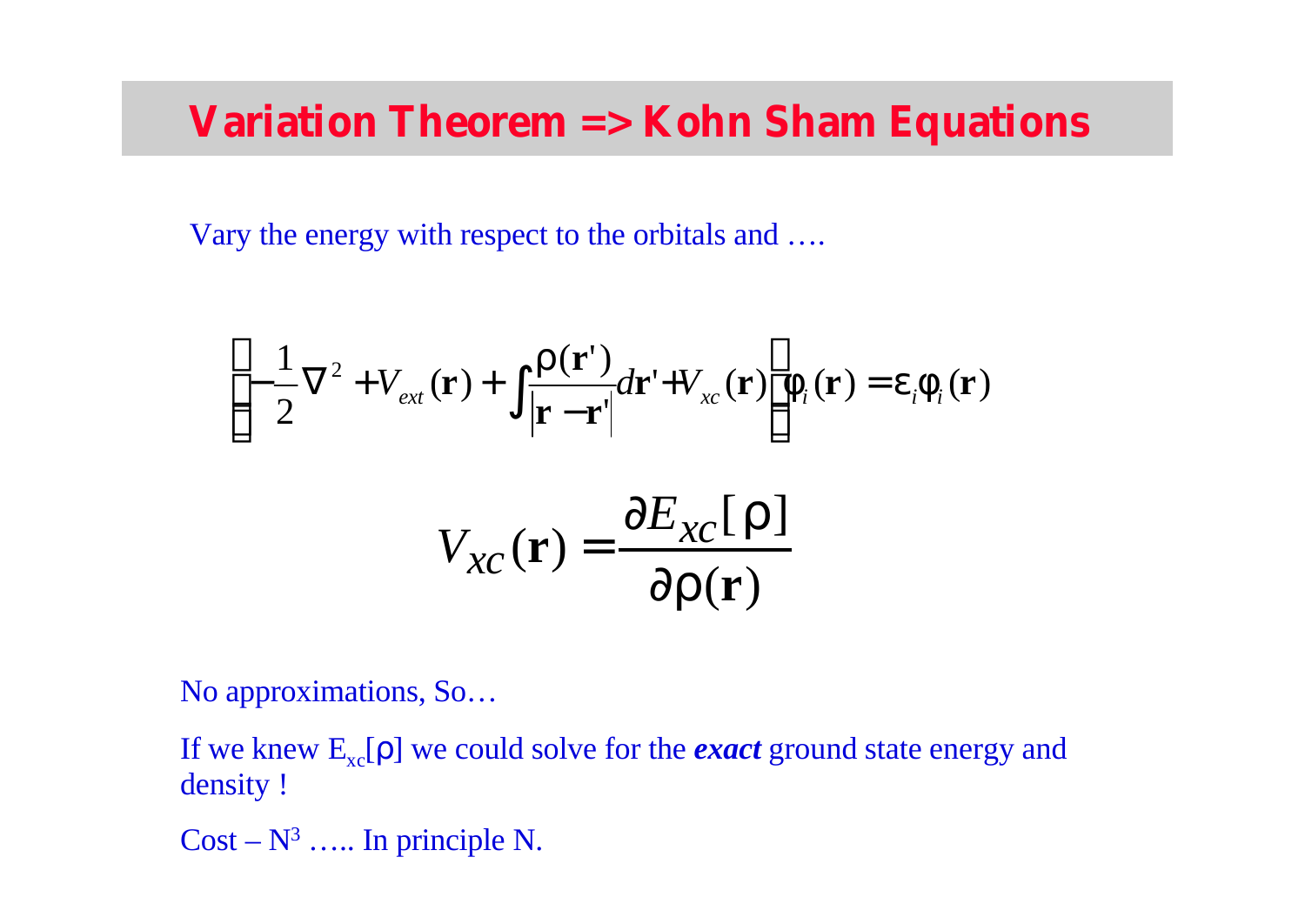## **The Non-interacting system**

There exists an effective mean field potential which, when applied to a system of non-interacting fermions, will generate the exact ground state energy and charge density !!!

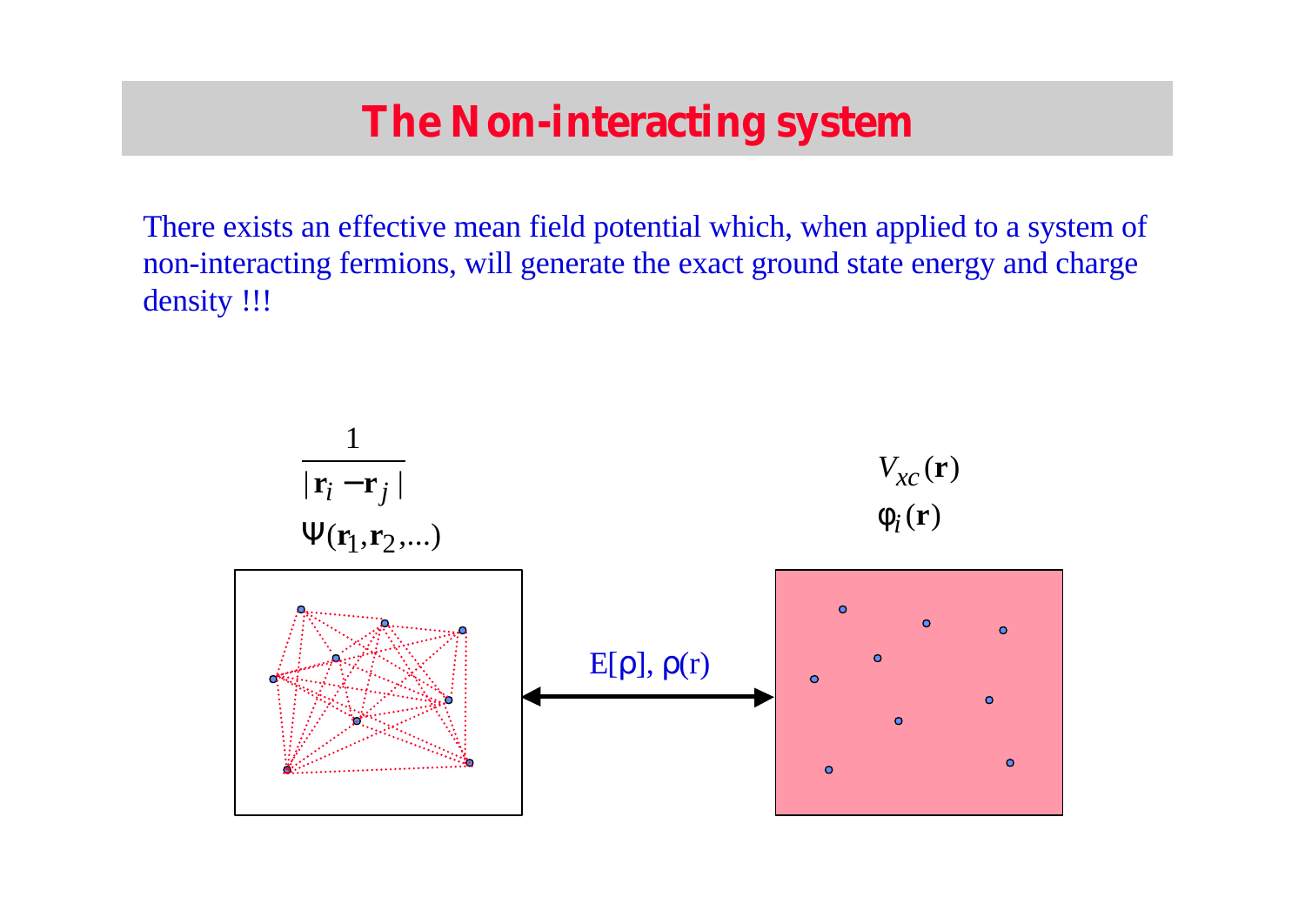#### **Hartree Fock is a density functional theory…**

Hartree-Fock theory is a density functional theory !

- but with a non-local potential.

$$
V_{xc} \mathbf{f}_i = \int dr_2 V(\vec{r}_1, \vec{r}_2) \mathbf{f}_i(\vec{r}_2)
$$
  
= 
$$
-\sum_j \int dr_2 \frac{\mathbf{f}_j(\vec{r}_2) \mathbf{f}_i(\vec{r}_2) \mathbf{f}_j(\vec{r}_1)}{\left|\vec{r}_1 - \vec{r}_2\right|}
$$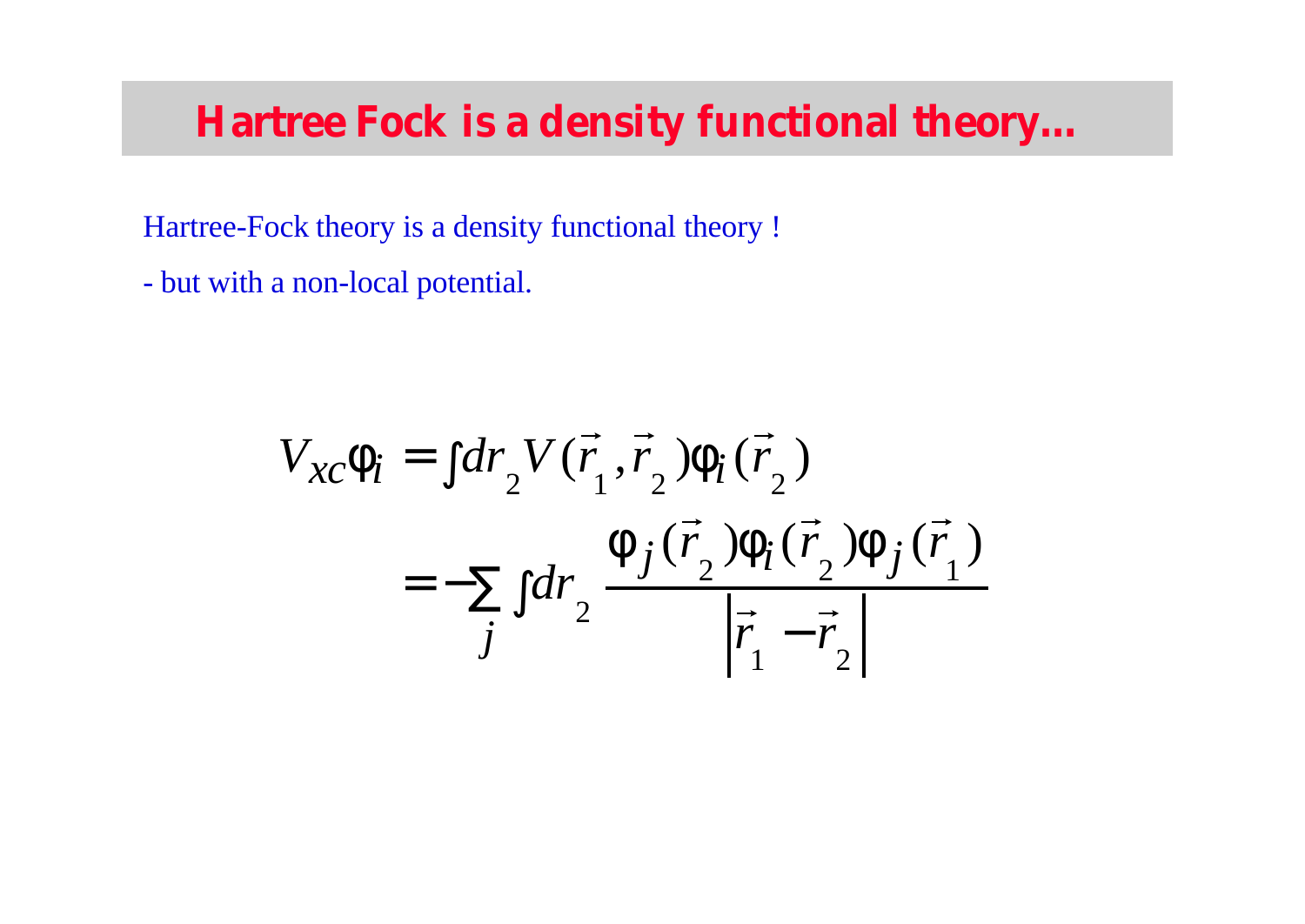## **Quantum Monte Carlo Simulations**

For the Homogeneous electron gas the exact dependence of  $\epsilon_{\rm xc}(\rho)$ can be computed.



*Ceperley and Alder 1980*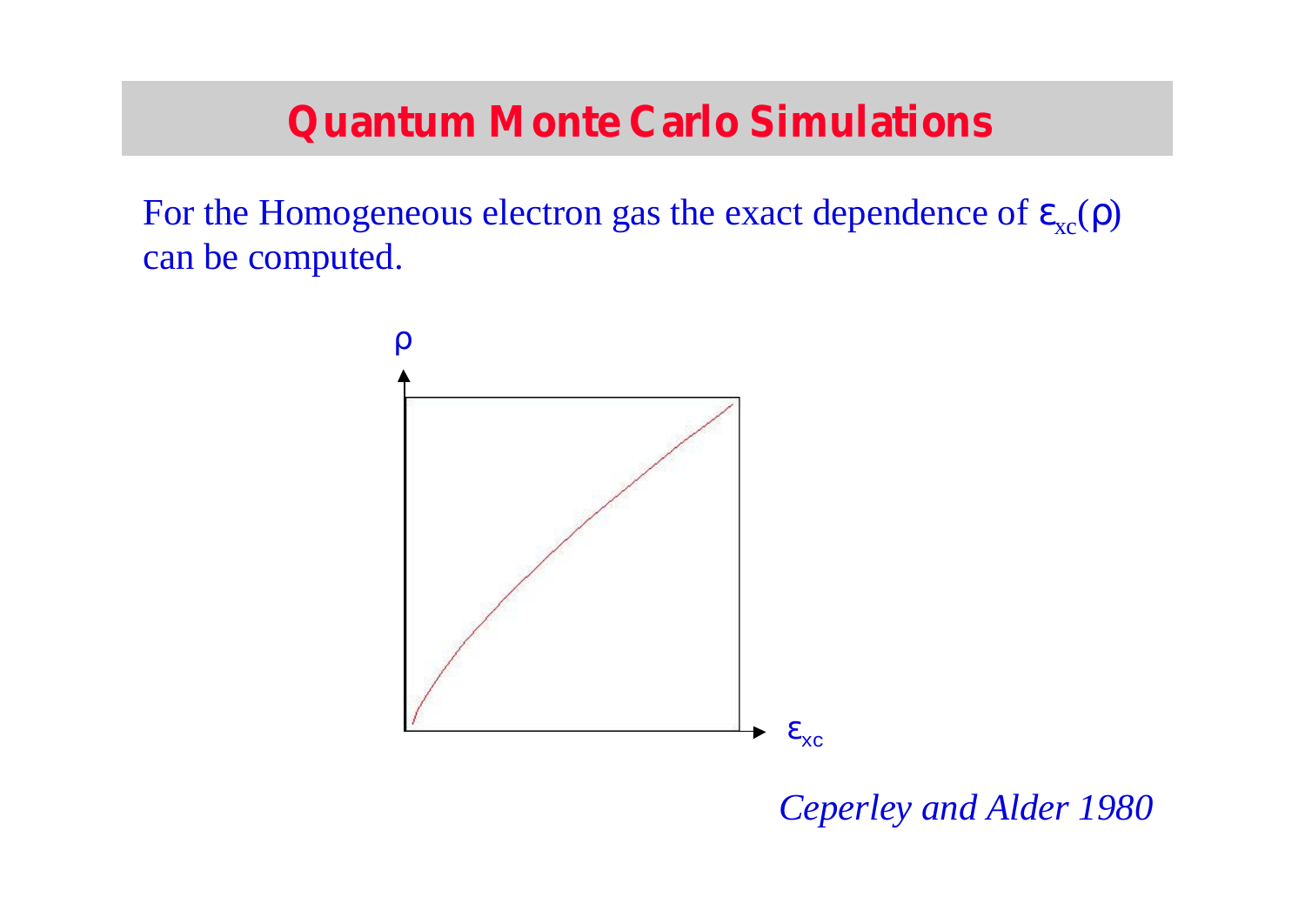# **The Local Density Approximation - LDA**

$$
E_{xc}^{LDA}[\mathbf{r}] = \int \mathbf{r}(\mathbf{r}) \mathbf{e}_{xc}(\mathbf{r}(\mathbf{r})) d\mathbf{r}
$$



#### *Picture courtesy of Andreas Savin*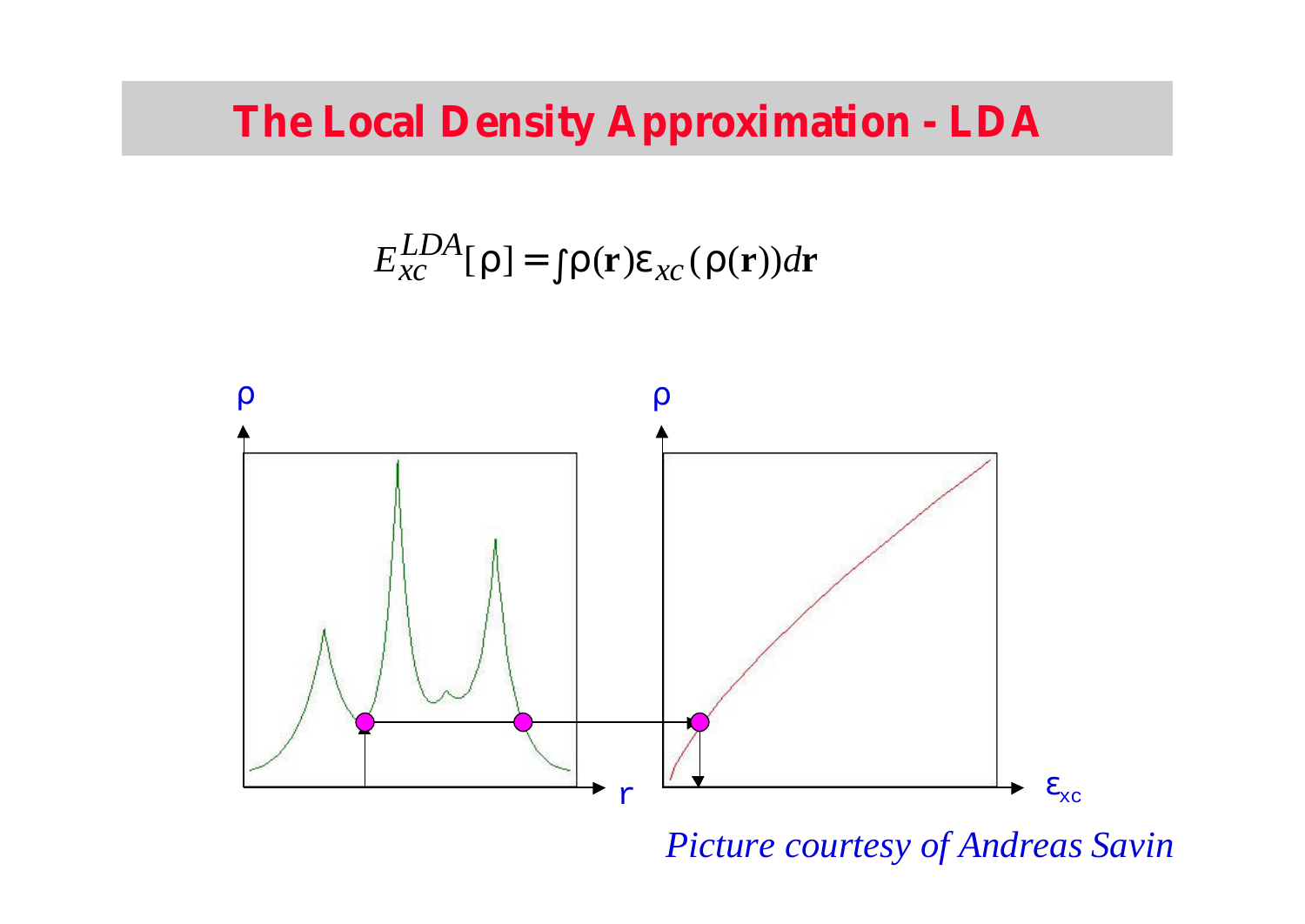# **Conclusions I**

- For the ground state energy and density there is an exact mapping between the many body system and a fictitious noninteracting system.
	- DFT-people study the fictitious system !
- The fictitious system is subject to an unknown potential derived from the exchange-correlation functional
- The energy functional may be approximated as a local function of the density !